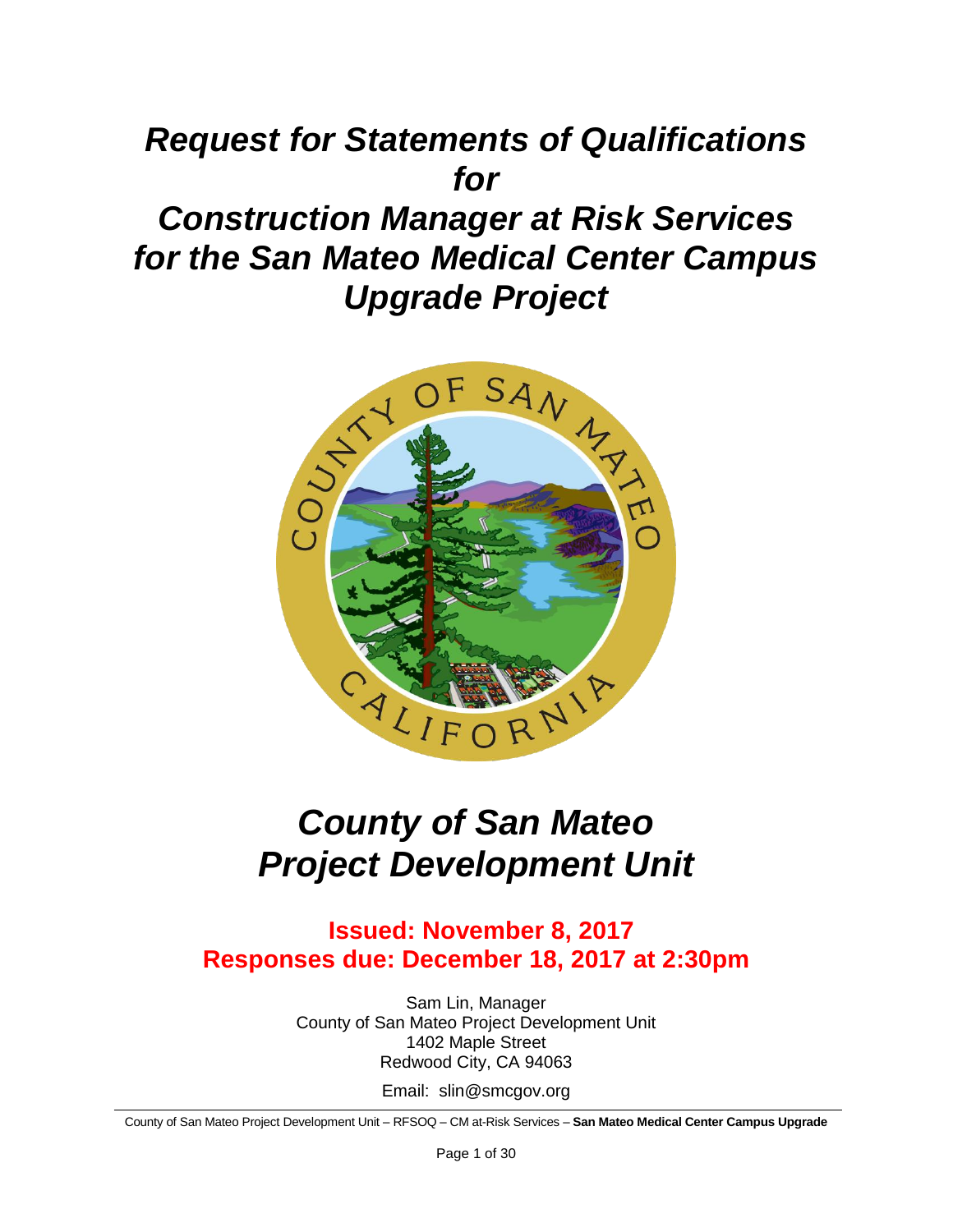**This page is intentionally left blank**

County of San Mateo Project Development Unit – RFSOQ – CM at-Risk Services – **San Mateo Medical Center Campus Upgrade**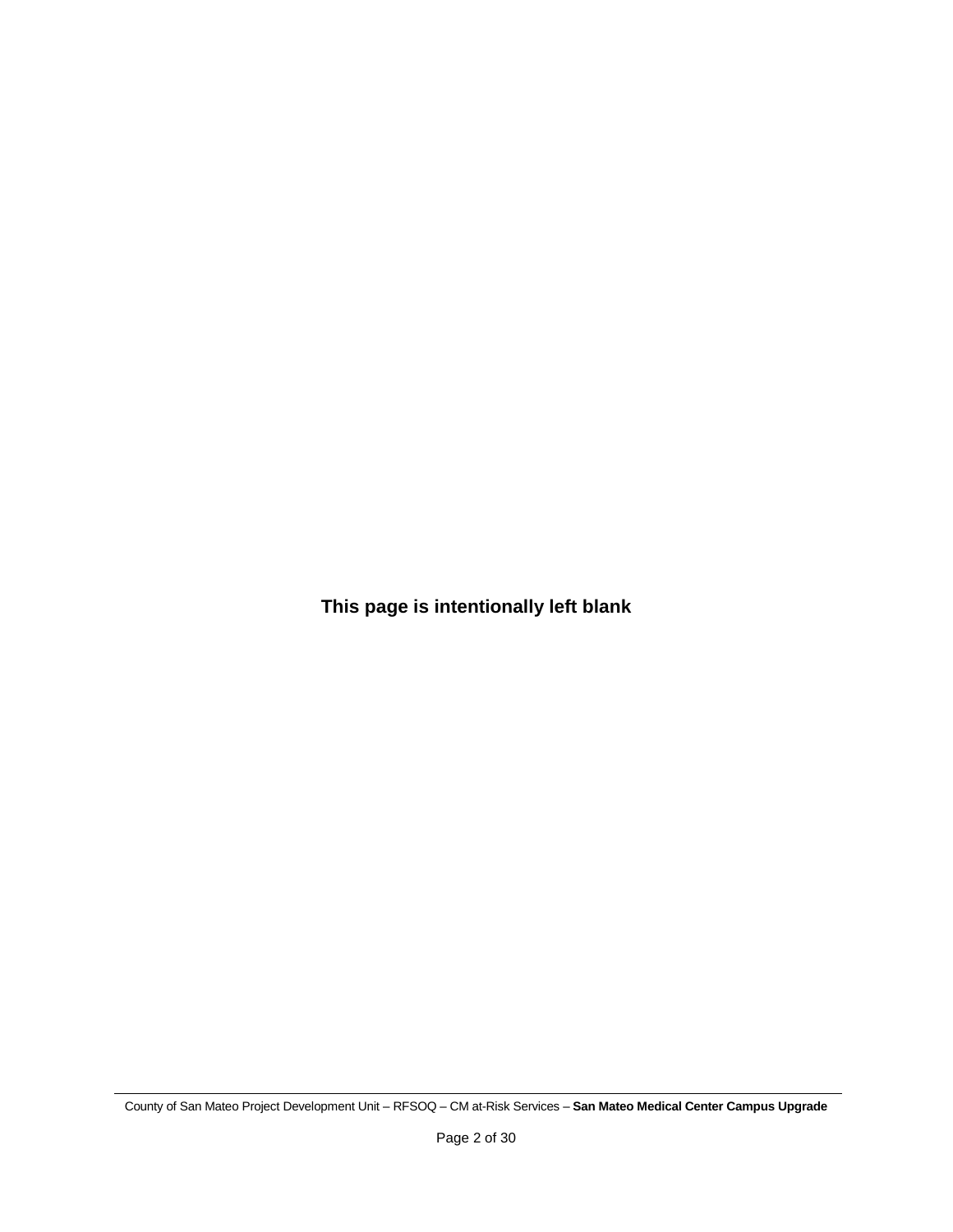#### **NOTICE INVITING STATEMENTS OF QUALIFICATIONS FOR CONSTRUCTION MANAGER AT RISK Public Contract Code §20146**

#### **ARTICLE 1 – INVITATION TO SUBMIT STATEMENTS OF QUALIFICATIONS**

- **1.01 Introduction:** The County of San Mateo ("Owner" or "County") invites "Request for Statements of Qualifications" ("RFSOQ") submittals from highly qualified Construction Management/General Contractor firms ("Proposers") interested in contracting with the County to provide Construction Manager at-Risk ("CM at-Risk") services with a Guaranteed Maximum Price ("GMP") for the San Mateo Medical Center Campus Upgrade Project ("Project"). The scope of services to be performed by the successful CM at-Risk entity ("CM/GC") will be carried out in two separate Contract Phases of the Project: Preconstruction Phase and Construction Phase. Each phase will be authorized on a separate Notice to Proceed. There is no guarantee for award of the Construction Phase upon the completion of the Pre-construction Phase. During the pre-construction phase, the CM/GC will collaborate with the selected Architect on the design, constructability review, cost and schedule for the Project and develop a GMP proposal to construct the Project.
- **1.02 Selection Process:** This Request for Statements of Qualifications and the RFSOQ submittals in response are used for the first stage of the County's Request for Proposals ("RFP") for the CM at-Risk services that will culminate in award of the CM at-Risk Contract. After evaluating all RFSOQ submittals, the County will select a minimum of three (3) qualified firms to submit proposals. The County will conduct an in-depth evaluation of the proposals submitted, followed by interviews and sequential negotiations beginning with the most qualified firm.
- **1.03** This RFSOQ and the selected Proposer's RFSOQ submittal, the RFP along with the selected Proposer's Proposal will be included in the CM at-Risk Contract for the Project following the award.
- **1.04 Notice Inviting Statements of Qualifications:** Proposer must submit one (1) original, signed RFSOQ submittal, together with ten (10) additional bound copies, and one (1) electronic copy on a flash drive to be delivered in a sealed package labeled on the cover "RF*SOQ Submittal for Construction Manager at Risk Services for the San Mateo Medical Center Campus Upgrade Project*" **no later than 2:30pm on December 18, 2017** to:

Sam Lin, Manager San Mateo County Project Development Unit 1402 Maple Street Redwood City, CA 94063 Email: [slin@smcgov.org](mailto:slin@smcgov.org)

**RFSOQ submittals received late will not be opened or given any consideration for the proposed services.** Late submittal will be returned to Proposer unopened. It is the responsibility of the Proposer to ensure that the RFSOQ submittal is received at the specified address by the specified deadline noted in this RFSOQ. All proposals will be date and time stamped upon receipt. The County will not be responsible for late or incomplete responses due to mistakes or delays of the Proposer or carrier used by the Proposer or weather delays.

County of San Mateo Project Development Unit – RFSOQ – CM at-Risk Services – **San Mateo Medical Center Campus Upgrade**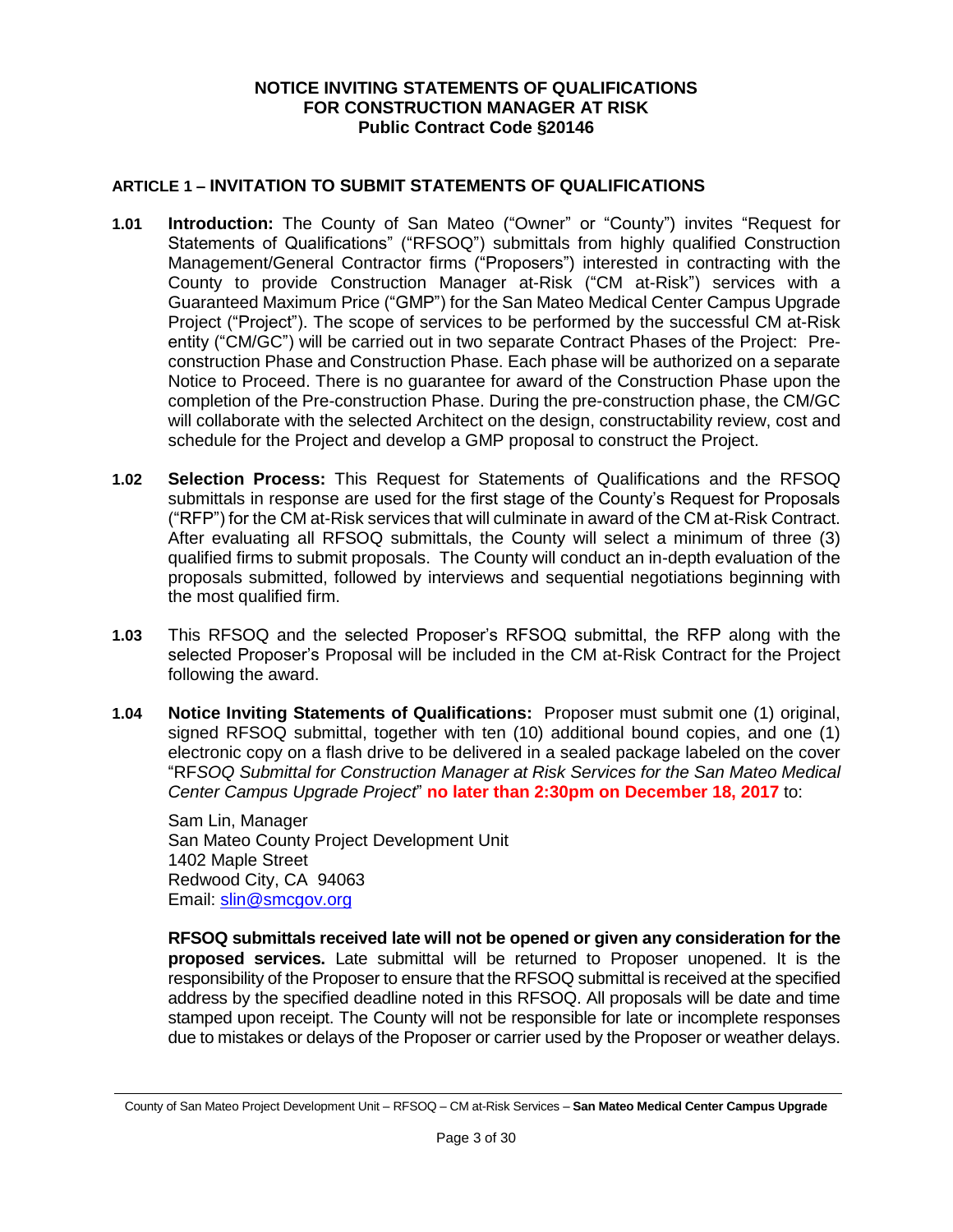**1.05 RFSOQ Submittal Requirements:** The RFSOQ submittal should have complete information regarding the experience and qualifications of Proposer as outlined in Document 00 45 16 Statement of Minimum Qualifications included with this RFSOQ. The signed, original RFSOQ submittal shall include a statement signed by an owner, officer, or authorized agent of the Proposer, acknowledging and accepting the terms and conditions of this RFSOQ.

Proposer should address every item requested, where requested, in each section of this RFSOQ, even if the items were addressed in other sections in the RFSOQ. Brevity and clarity are of utmost importance. Responses that are comprised of standard marketing materials that do not specifically address the required items will not be evaluated; however, Proposers may elect to include ten (10) bound copies of their marketing materials, as long as they are not permanently attached to the RFSOQ submittal. Responses that do not comply with all applicable requirements may not, in the sole discretion of the County, be considered.

- **1.06 Contract Type:** The contract type for this procurement is a Construction Manager at-Risk services with a Guaranteed Maximum Price contract under California Public Contract Code Section 20146.
- **1.07 Proposer Requirements:** Proposer may be a partnership, joint venture, corporation, or other recognized legal entity, which is appropriately licensed in the State of California that holds a valid and current general contractor's license issued by the Contractors' State License Board.
	- A. **Project Management:** The County of San Mateo Project Development Unit (PDU) will be providing project management services for this Project. All written inquiries and requests for additional information pertaining to this RFSOQ, any Addendum, or any matter relating to the selection process, must, unless otherwise identified in an Addendum, be directed to the designated contact as noted in Paragraph 1.04 above.

Updates to this RFSOQ will be posted on the PDU project website at [http://smcpdu.org.](http://smcpdu.org/) Proposers should check the website regularly to make sure all notifications including addendum/addenda are read promptly.

## **1.08 Project Description and Scope:**

## A. **Project Background**:

- 1. The project site is the current San Mateo Medical Center Campus located at 222 West 39<sup>th</sup> Avenue in the City of San Mateo. It encompasses a full City block bounded by  $37<sup>th</sup>$  Avenue to the north, Edison Street to the east, West  $39<sup>th</sup>$  Avenue on the south, and Hacienda Street to west. The campus is comprised of multiple buildings including the "1954" Building (also known as the Administration Building), Nursing Wing, Diagnostic and Treatment Center, Clinics, Central Plant, North Addition and Health Services Building (refer to Exhibit A for San Mateo Medical Center Campus Existing Site Plan).
- 2. The project site is primarily surrounded by single-family residences with some multifamily dwelling units to the north of the site (refer to Exhibit B for Project Vicinity). The campus is situated at the base of an uphill slope with the south end along  $39<sup>th</sup>$ Avenue higher in elevation. There is an approximately 90-foot elevational difference

County of San Mateo Project Development Unit – RFSOQ – CM at-Risk Services – **San Mateo Medical Center Campus Upgrade**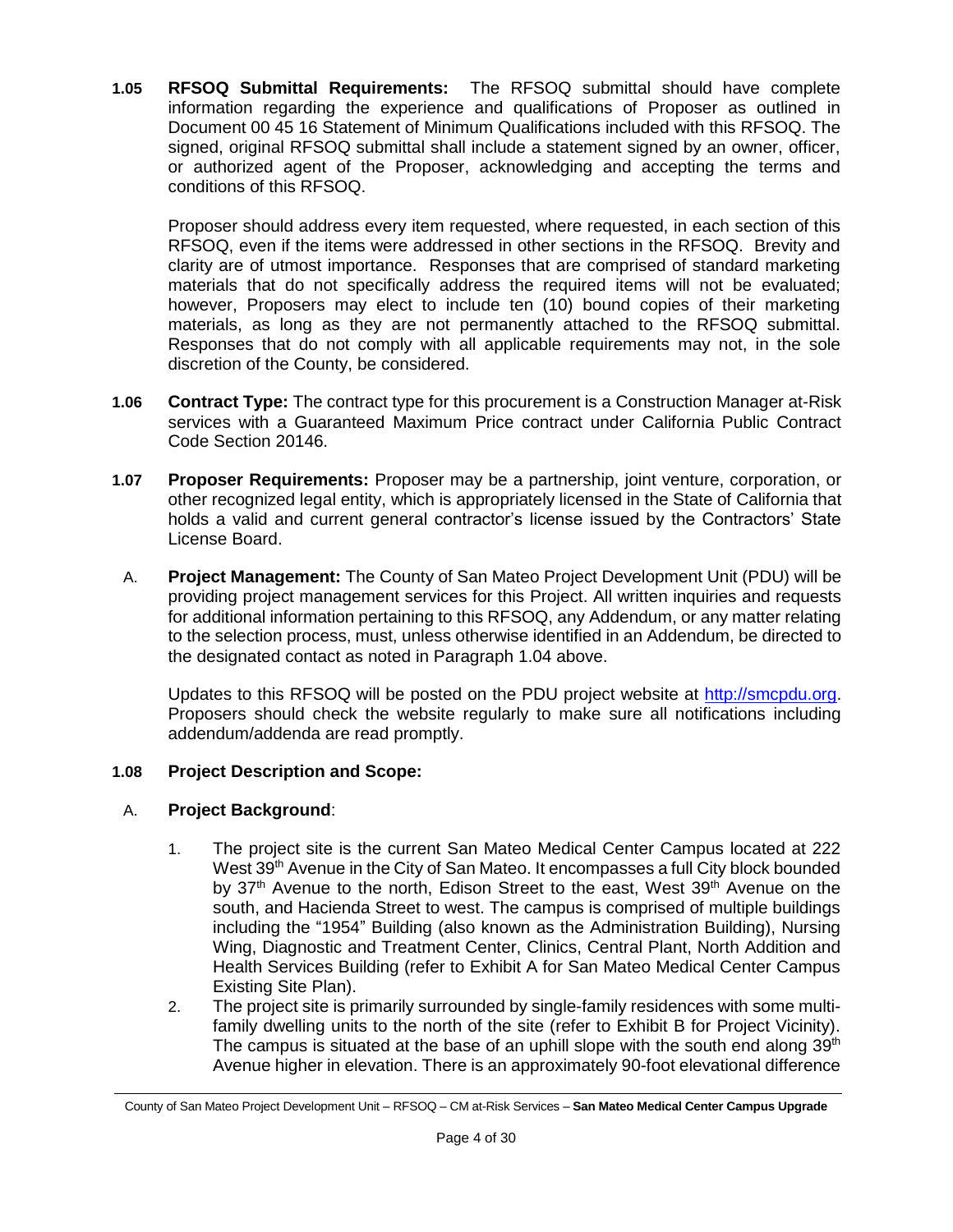between the lower portions of the site, at  $37<sup>th</sup>$  Avenue and Edison Street and the higher portions along 39<sup>th</sup> Avenue near Hacienda Street. Refer to Exhibit C for 1994 Existing Topo Site Survey.

- 3. Per the California Hospital Seismic Safety Act, a portion of the hospital constructed in 1954 (currently referred to as the 1954 Building) must undergo non-structural upgrades by 2020 and structural upgrades by 2030. In 2016, the County of San Mateo conducted a master plan study for San Mateo Medical Center Campus to respond to the California Hospital Seismic Safety Act requirements, address campus parking concerns, accommodate current facility needs, improve way finding and enhance operational efficiencies.
- 4. Based on the recommendations of the master plan study, the San Mateo County Board of Supervisors approved a series of projects including the renovation of approximately 24,000 SF of hospital space (Nursing Wing ground floor and Central Plant) to house the essential functions that currently resides in the 1954 Building, demolition of the 1954 Building and the Health Services Building, and construction of a new approximately 70,000 SF Administrative Office Building. The new Administrative Office Building is proposed to be constructed where the 1954 Building is currently located. Additional surface parking is proposed to replace the Health Services Building when it is demolished.
- 5. The total construction budget (hard cost) approved for this Project is approximately \$70 Million.

#### B. **Project Vision**:

As a part of the overall County vision, a long-term plan for the San Mateo Medical Center Campus has been established with the following goals:

- 1. Create a Campus that is in compliance with the California Seismic Safety Act.
- 2. Improve the flow and navigation of the campus by creating a prominent entrance and a patient/visitor drop-off zone.
- 3. Provide adequate on-site parking for the Medical Center patients, visitors and employees.
- 4. Create a campus experience that integrates with the community through clarity in navigation while instilling vibrancy and tranquility with an offering of amenities that define the distinguishing benefits provided by the County of San Mateo Health System.
- 5. Create flexible state-of-the-art new Administrative Office Building with fewer structural partitions, movable interior furnishing, multi-use conference/training rooms, smart rooms, etc. that supports the Medical Center Campus.

This Project will address the California Hospital Seismic Safety Act, provide adequate parking for patients and employees, enhance operational efficiencies through better work flow and improve campus experience by providing ease in navigation around campus with enhanced signage.

#### C. **Project Scope**:

The Project includes following components to be carried out in 2 main Project Phases as described below. Refer to the Exhibit D for SMMC Campus Upgrade Project phases and final conceptual site buildout layout:

County of San Mateo Project Development Unit – RFSOQ – CM at-Risk Services – **San Mateo Medical Center Campus Upgrade**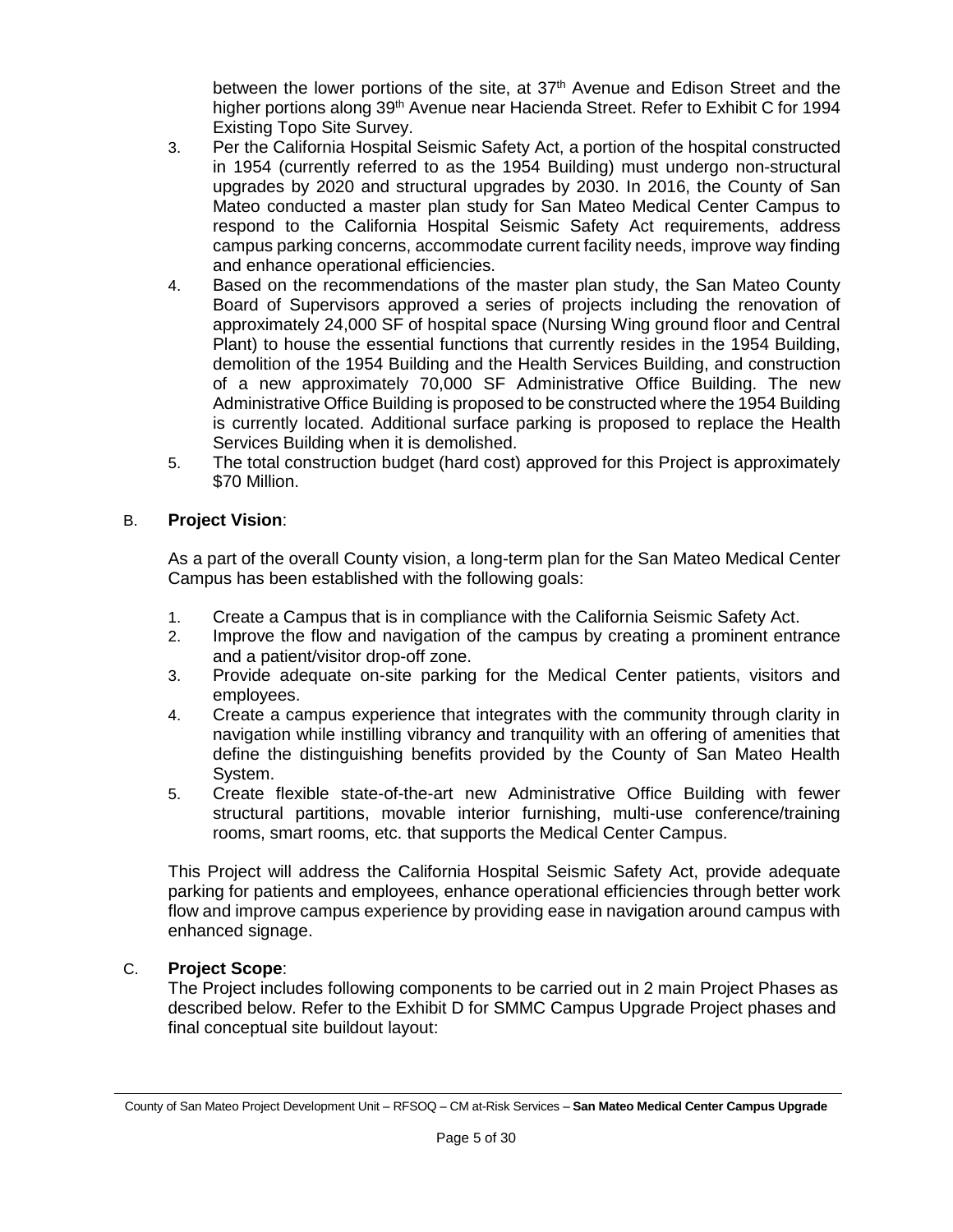- 1. **Phase 1:** The authority having jurisdiction (AHJ) for Phase 1 scope of work includes, but are not limited to, Office of Statewide Health Planning and Development (OSHPD), State and City of San Mateo Fire Marshall, City of San Mateo, County of San Mateo County Environmental Health Department, County of San Mateo Building and Planning Department and all other relevant AHJs.
	- a. **Phase 1.a – Nursing Wing Ground Floor Renovation** (approximately 18,000 SF) - Under the proposed plan, hospital essential services presently housed in the 1954 Building will be permanently relocated to the ground floor of the Nursing Wing. These services include but are not limited to, dietary kitchen, server & café, staff lockers, emergency storage (96-hours supply), PBx operators, food service loading dock, security and physical therapy.

At present, Nursing Wing ground floor houses hospital administrative offices and miscellaneous storage. These spaces will be relocated prior to the start of construction. Phase 1.a construction is anticipated to begin third quarter of 2018 and **must be completed by September 2019.**

Nursing wing floors 1 thru 3 currently house in-patient beds and other patient services. All patient services provided within the Nursing Wing shall remain uninterrupted throughout the renovation project. Selected CM/GC shall work with the PDU and the San Mateo Medical Center for shutdown coordination requirements.

b. **Phase 1.b - Central Plant Renovation** (approximately 6,000 SF) - Under the proposed plan, Materials Management loading dock, Materials Management warehouse/storage, central supply and Linen department that are presently located in the 1954 building will be permanently relocated to the Central Plant facilities engineering space. The Central Plant facilities engineering space will be renovated to better accommodate the Materials Management and Linen functions.

Selected CM/GC shall temporarily relocate the facilities engineering prior to the start of construction. Temporary location of facilities engineering is yet to be determined and will be specified in the RFP including detailed scope of work. Phase 1.b construction is anticipated to begin third quarter of 2018 and **must be completed by September 2019.**

c. **Phase 1.c - Demolition of the 1954 Building (also referred to as Health Administration Building)** – Demolition of the 1954 Building (approximately 109,000 SF) will require relocation of the medical center staff to the adjacent Health Services Building. Health Services Building staff will be relocated to an off-site development that is currently being planned. Additionally, County of San Mateo Coroner's Office Morgue is currently located in the 1954 Building. Selected CM/GC shall temporary relocate the morgue prior to the start of the demolition. Temporary location of the morgue is yet to be determined and will be specified in the RFP including detailed scope of work.

Selected CM/GC shall assist PDU, Project architect team, San Mateo County Health System, and San Mateo Medical Center in relocation of 1954 Building staff to the Health Services Building. Demolition of 1954 building is expected to begin third quarter of 2020 and completed by first quarter of 2021.

County of San Mateo Project Development Unit – RFSOQ – CM at-Risk Services – **San Mateo Medical Center Campus Upgrade**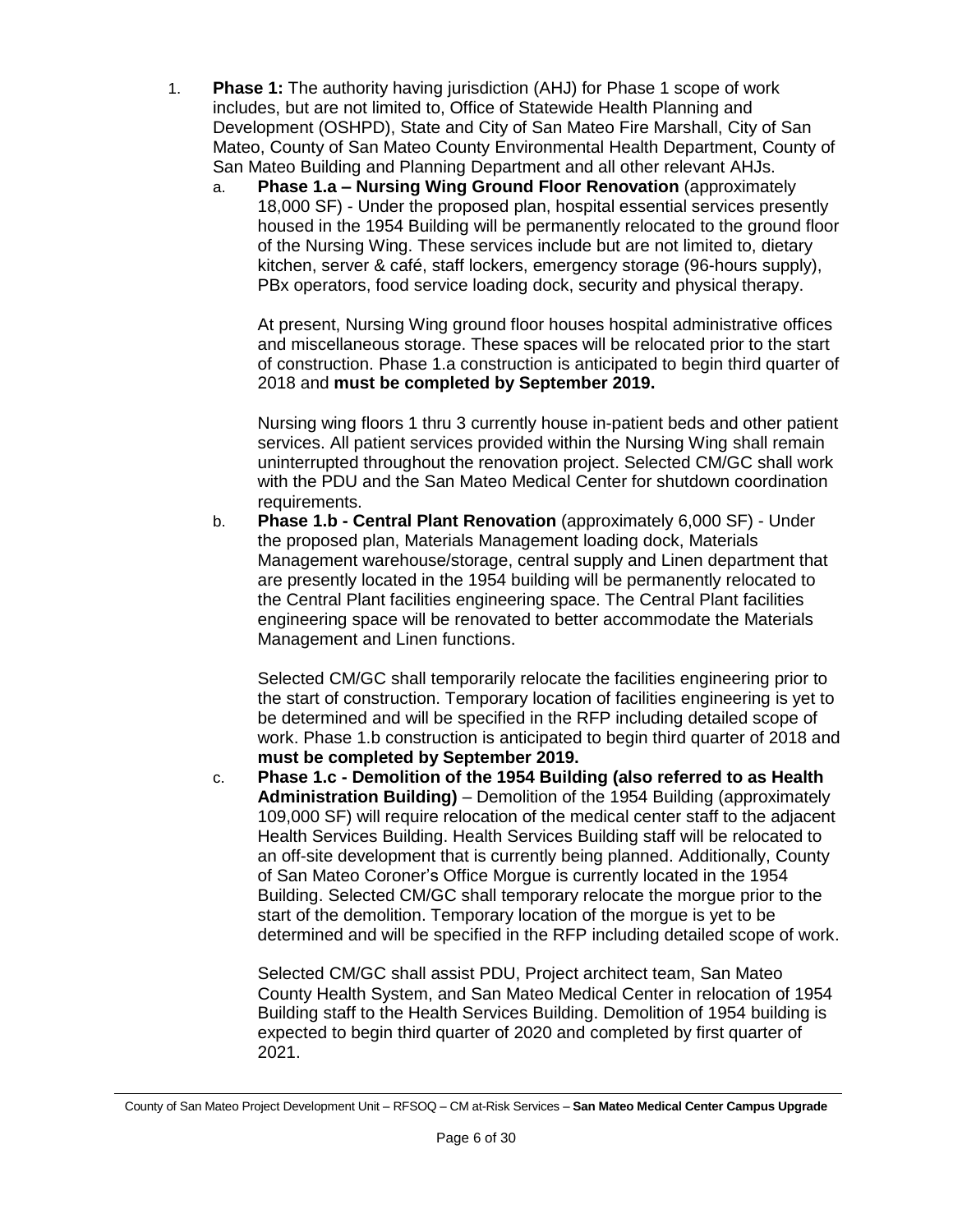- 2. **Phase 2:** Authority having jurisdiction (AHJ) for Phase 2 scope of work includes, but are not limited to, County of San Mateo Building and Planning Department, City of San Mateo, County of San Mateo County Environmental Health Department, State and City of San Mateo Fire Marshall and all other relevant AHJs.
	- a. **Phase 2.a – The new Administrative Office Building** (approximately 70,000 SF) - A new Administrative Office Building is proposed to be constructed where 1954 Building is currently located. The construction for the new Administrative Office Building is expected to begin first quarter of 2021 (after the demolition of the 1954 Building in Phase 1) and completed by first quarter of 2023. Programs to be included in the new Administrative Office Building includes, but are not limited to, hospital administration, County of San Mateo Public Health Lab, County of San Mateo Coroner's Office Morgue, facilities engineering, secondary cafe, etc.

Upon completion, medical center staff that was temporarily housed in the Health Services Building will be permanently relocated to the new Administrative Office Building. Selected CM/GC shall assist PDU, Project architect team, selected space planning firm, San Mateo County Health System, and San Mateo Medical Center in the relocation.

- b. **Phase 2.b – Demolition of the Health Services Building, and associated site work** – Once all staff is permanently relocated to the new Administrative Office Building, Health Services Building (approximately 69,000 SF) shall be demolished. Additional surface parking shall be constructed at the Health Services Building site when it is demolished.
- 3. Phase 1 and Phase 2 work may contain hazardous materials. Selected CM/GC shall work with the County's selected environmental consultant and all applicable environmental agencies to perform abatement work. All abatement work shall be performed in accordance with all applicable regulations, laws, codes, etc.
- 4. Emergency drop off, emergency services parking, ambulance and emergency vehicle parking shall remain unchanged and uninterrupted throughout the construction of this project. Access to and out of the campus emergency parking lot shall not be hindered at any time due to construction activities.
- D. The Prime contract will be assigned to the successful CM/GC who must be capable of staffing the Project for pre-construction services and complete project oversight, as well as, coordination, supervision management, and administration of the construction process. The successful CM/GC will be expected to work collaboratively with the Owner, Owner's consultant(s) and Architect throughout the design and construction process.
- E. This Project will be designed, coordinated, and documented using Building Information Modeling (BIM) to support multi-disciplinary coordination, system/material selection, planning and other uses as appropriate to collaborate with the selected Architect to develop the GMP. BIM Requirement will be provided within the RFP and the Level of Development (LOD) Specification will be collaboratively developed with the Owner and the design team(s).
- F. The Project will be completed under a Project Labor Agreement.
- G. The new Administrative Office Building is expected to achieve a minimum of LEED certification and Zero Net Energy (ZNE) per the County of San Mateo Green Building Policy.

County of San Mateo Project Development Unit – RFSOQ – CM at-Risk Services – **San Mateo Medical Center Campus Upgrade**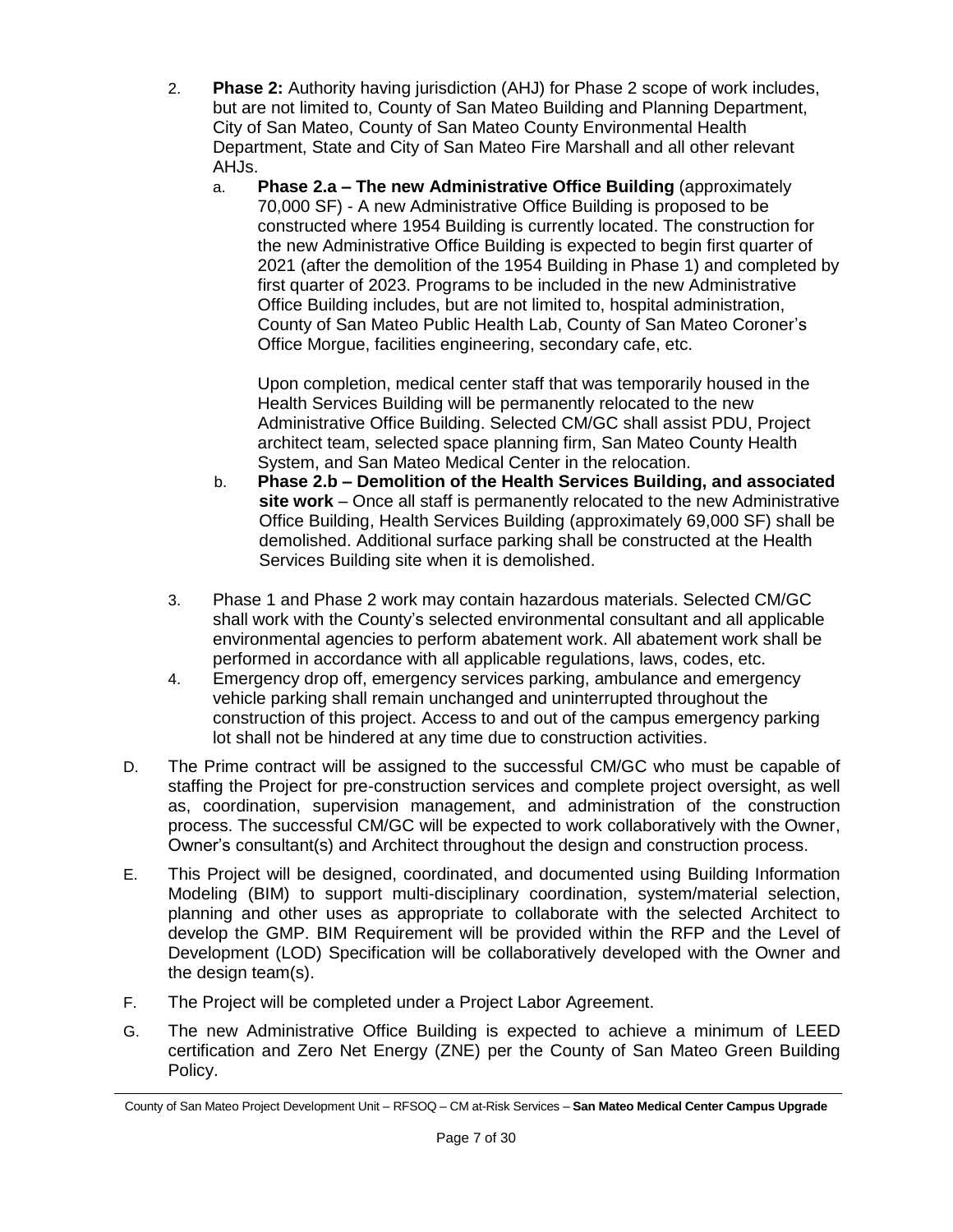- H. The County intends to maintain the ability and right to effectively audit project costs, to establish and confirm ongoing project costs separate from profits.
- I. Key CM/GC project team members will commit to co-locate with the Owner in a dedicated project space in Redwood City, California or other locations designated by Owner for specified times during the duration of the Project.

#### **1.10 Scope of Services and Contract Phases**:

The successful CM at-Risk entity will be asked to provide and perform construction management services for the Project. The scope of services (the "Work") is expected to include full pre-construction services including but not limited to cost estimating, scheduling, cost control, value engineering, and prequalification, preparation & coordination of bid packages during the design process and construction administration during construction. It is also expected that at an agreed point in the design process, the successful CM at-Risk will provide a Guaranteed Maximum Price (GMP) for the construction of the Project. All bids will be subject to open public bidding and the laws that govern such, ultimately the successful CM at-Risk will be assigned the contracts of all the lowest responsible bidders for each bid package and will be expected to successfully manage the said contracts.

The Work has Two (2) Contract Phases:

#### **Pre-construction Phase Services shall include but are not be limited to:**

- a. Organizing in collaboration with the Owner and selected Architect a partnering workshop for all relevant stakeholders including the PDU to establish the collaboration process and project communication protocol to facilitate successful delivery of the Project.
- b. Pre-construction planning tasks include, but are not limited to, review and verification of existing site conditions, recommendations on expediting construction progress, disruption avoidance plan and safety program, verification and assistance on securing necessary permits and approvals.
- c. Preparation of cost estimates at regular intervals including, but not limited to, at the completion of schematic design, design development, and the Permit/GMP package (at 80% construction documents). The CM/GC firm shall work collaboratively with the County and the Architect to reconcile differences between the CM/GC estimates and the cost estimates prepared by the Owner or the Architect.
- d. Ongoing design coordination review and constructability review supporting the Architect's progress during all phases including schematic design, design development, and construction documents phases, the provision of technical assistance and advice in review and development of design and construction bid documents, identification, planning and coordination for procurement of long lead items and warranting the completeness of the buy-out based on construction documents and ensuring trade bid packages cover without duplication the complete scope of work. CM at Risk firm shall attend design review meetings at intervals determined by the County of San Mateo and submit formal constructability review comments at the end of each design phase.
- e. Scheduling, reporting and record keeping that include the preparation of a preliminary Project schedule and regular schedule updates including, but not

County of San Mateo Project Development Unit – RFSOQ – CM at-Risk Services – **San Mateo Medical Center Campus Upgrade**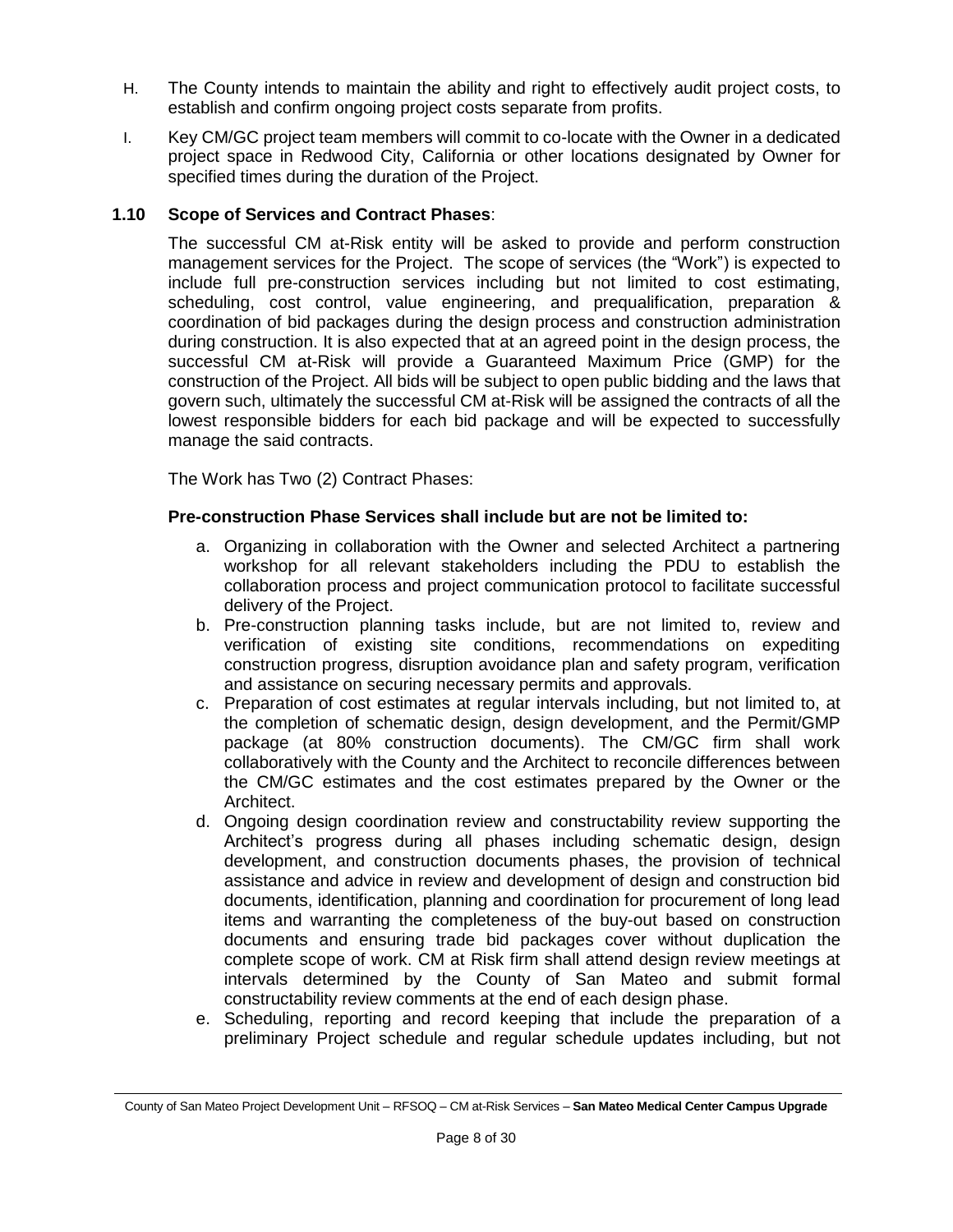limited, to at the completion of the schematic design, design development, and construction documents phases.

- f. Ongoing value-engineering services to identify best value options to support the selection of building systems and materials, construction approach as well as cost reduction opportunities to achieve the design within the Project budget and/or to allow the County to refine the Project scope.
- g. Preparation of a GMP that includes all work required to complete the Project on time and on budget. The CM/GC shall collaborate with the Architect and the Owner to propose design adjustments as necessary to establish and agree on a GMP before the CM/GC can proceed to bidding.
- h. Prequalification of bidders and preparation of bid documents for all trade work consistent with contract document requirements, project schedule, and all applicable legal requirements.
- i. Assisting the County in all aspects of Public Contract Code compliant subcontractor procurement, including but not limited to prequalification of trade contractors. Subcontractor bids shall be received by the County in the presence of the successful CM/GC and will be disclosed publicly. Self-performed trades by the CM/GC shall be submitted competitively in the same manner as the other subcontractors. Contracts with the successful subcontractors shall be promptly assigned to the CM/GC who will take full ownership and responsibility of subcontractors' performance.
- j. The provision of BIM services in collaboration with the selected Architect during design phases to support pre-construction planning, scheduling, constructability reviews, system and material option reviews, cost estimation and other appropriate uses in accordance with the designated Level of Development (LOD) Specification to be collaboratively developed with PDU and the design teams.
- k. CM/GC shall laser scan all the areas to be renovated to confirm the accuracy and completeness of the construction documents.
- l. Monitoring, processing, and ensuring timely receipt of all applicable regulatory approvals required during Project design phases.

## **Construction Phase Services shall include but not limited to:**

- a. Management and supervision of construction activities and site logistics to meet project schedule and budget.
- b. Establishment and implementation of a project safety and quality control program.
- c. Preparation of monthly project updates including but not limited to: progress reports, progress photographs, actual and projected costs, actual and projected project schedule, project coordination issues, updates to Construction Documents, and other information as reasonably requested by the County.
- d. Conducting weekly project progress/update meetings and necessary special task meetings, and timely preparation and distribution of accurate meeting minutes clearly documenting the status of discussion items and their associated actions required.
- e. Coordinating and performing all tasks necessary to achieve LEED certification and ZNE targets.
- f. Work in coordination with the Project Inspector of Record (IOR) as selected by the County and all other Authority Having Jurisdiction including, but not limited to, OSHPD, County of San Mateo Building and Planning Department, State and City of San Mateo Fire Marshall, County of San Mateo County Health Department, City of San Mateo, etc. for all required inspections.

County of San Mateo Project Development Unit – RFSOQ – CM at-Risk Services – **San Mateo Medical Center Campus Upgrade**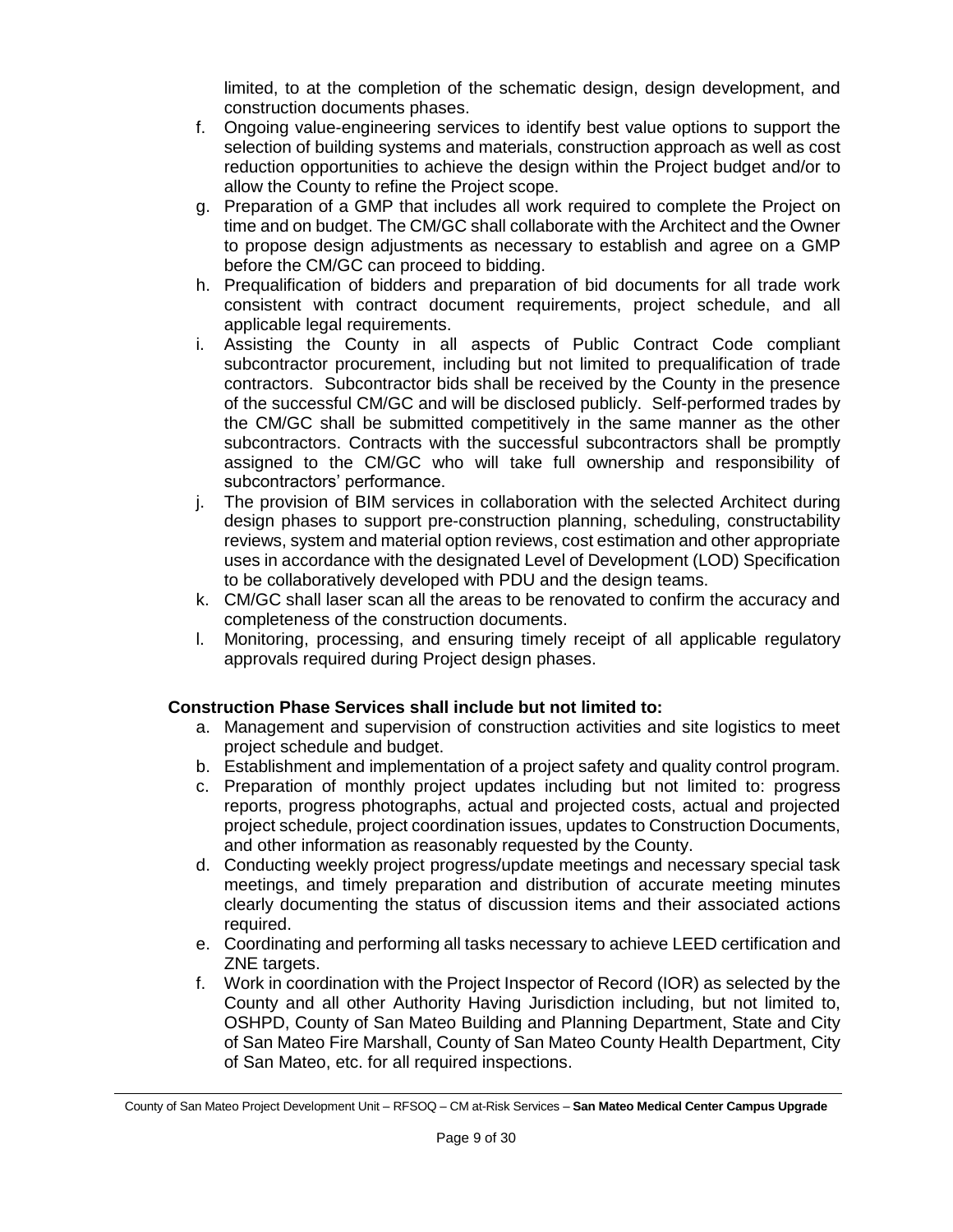- g. It shall be the responsibility of CM/GC to adhere to San Mateo Medical Center Infection Control and Interim Life Safety Measure policies at all times during construction. Please refer to Exhibit E for the San Mateo Medical Center Infection Control and Interim Life Safety Measure policies.
- h. Preparation of detailed Methods of Procedures (MOP) for the County and OSHPD review while working with the critical hospital systems.
- i. Collaborating with the Architect. Developing and implementing procedures for the completion of punch list items, operational systems and equipment, training County building maintenance staff, and initial building systems start-up, commissioning, and testing.
- j. Preparation and delivery of warranties. Coordination and submission of as-built documents in hardcopy and electronic formats (BIM, PDF and other native formats of the source files), preparation of Operation and Maintenance (O&M) manuals, completion of training programs, and administration of closeout of the Project.
- k. Ensuring performance of all warranty obligations, resolution of all claims and disputes, and other post-construction requirements (including LEED requirements required for certification).
- l. The provision of BIM services including model coordination reviews, project handover documentation (e.g. as-built models, facility management data) and other uses as required.
- m. Collaborating with the Project IOR, Architect and the County, complete OSHPD and other local jurisdictions project close-out checklist to close-out the Project in compliance with all applicable statutory and contractual requirements. It shall be the responsibility of the selected CM at-Risk entity to compile and provide all necessary documentations to applicable Authorities Having Jurisdiction.
- **1.11 Mandatory Pre-Qualification Conference:** A mandatory pre-qualification conference will be held at the San Mateo Medical on **November 28, 2017** at, **222 W 39th Ave, San Mateo, CA 94403** to review the information about the Project and this RFSOQ. The conference will start at **10:00 AM and should conclude by 12:00 PM**. At least one (1) representative from your team is required to attend this meeting. Team(s) that do not attend and sign-in at this meeting will not be allowed to submit a RFSOQ submittal for this Project. Please notify project manager and PDU manager via email at [ahundal@smcgov.org](mailto:ahundal@smcgov.org) and [slin@smcgov.org](mailto:slin@smcgov.org) respectively by 5:00 PM on November 21, 2017 if you plan on attending the pre-bid conference. Refer to the Exhibit F for the meeting location.
- **1.12 Mandatory Prequalification:** Proposers shall complete Document 00 45 16 Statement of Minimum Qualifications included in this RFSOQ and receive prequalification from the Owner as a condition to submitting a Proposal in the next stage.
- **1.13 Procurement of Request for Proposals Documents:** Request for Proposals Documents which contain the full description of the Work will be issued for Proposers upon announcement of pre-qualified short-listed firms invited to submit Proposals.
- **1.14 Selection Process and Criteria:** Proposers shall refer to Document 00 45 16 Statement of Minimum Qualifications for further information relating to the Owner's selection process and criteria.

County of San Mateo Project Development Unit – RFSOQ – CM at-Risk Services – **San Mateo Medical Center Campus Upgrade**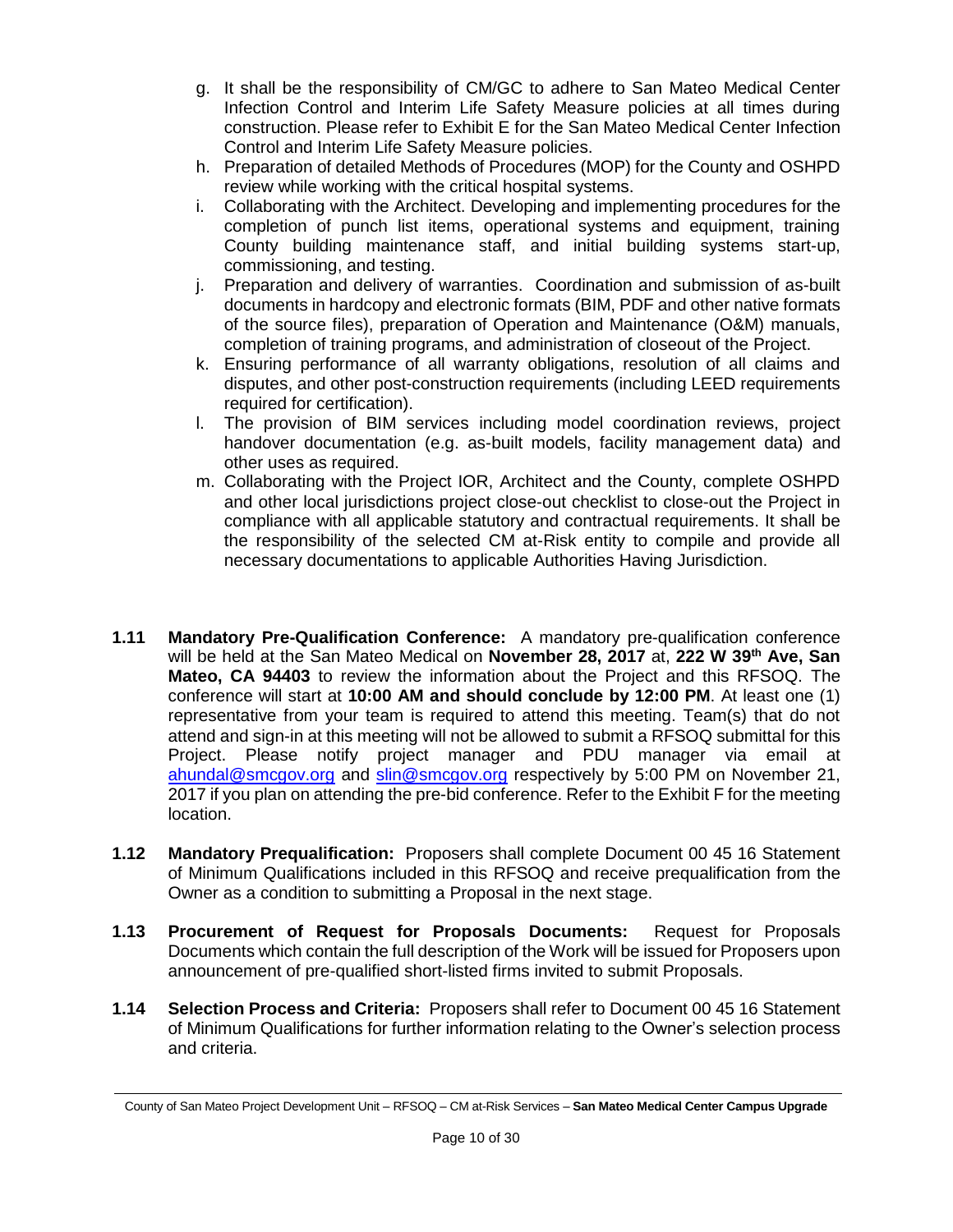- **1.15 Proposal Preparation Cost:** Proposers are solely responsible for the cost of preparing their Proposals.
- **1.16 Reservation of Rights:** This Request for Statements of Qualifications (RFSOQ) is not a commitment or contract of any kind. The County of San Mateo reserves the right to pursue any, or none of the ideas generated by this request. Owner specifically reserves the right, in its sole discretion, to reject any or all RFSOQ submittals, to re-issue a RFSOQ, or to waive defects in RFSOQ not involving time, price, or quality of the work. Owner may reject any and all RFSOQ submittals and waive any irregularities in the RFSOQ submittal.

### **ARTICLE 2 – LEGAL REQUIREMENTS**

**2.01 Required Contractor's License(s):** A valid and current California General Contractor's License is required to submit a proposal for this contract. Joint ventures must secure a joint venture license prior to award of this Contract.

**Prevailing Wage Laws:** The successful Proposer must comply with all prevailing wage laws applicable to the Project, and related requirements contained in the Contract Documents. The general prevailing rates of per diem wages for each craft, classification, or type of worker needed to execute the Contract, as determined by Director of the State of California Department of Industrial Relations will be applicable to this Project. Also, the successful Proposer shall post the applicable prevailing wage rates at the Site.

County of San Mateo Project Development Unit – RFSOQ – CM at-Risk Services – **San Mateo Medical Center Campus Upgrade**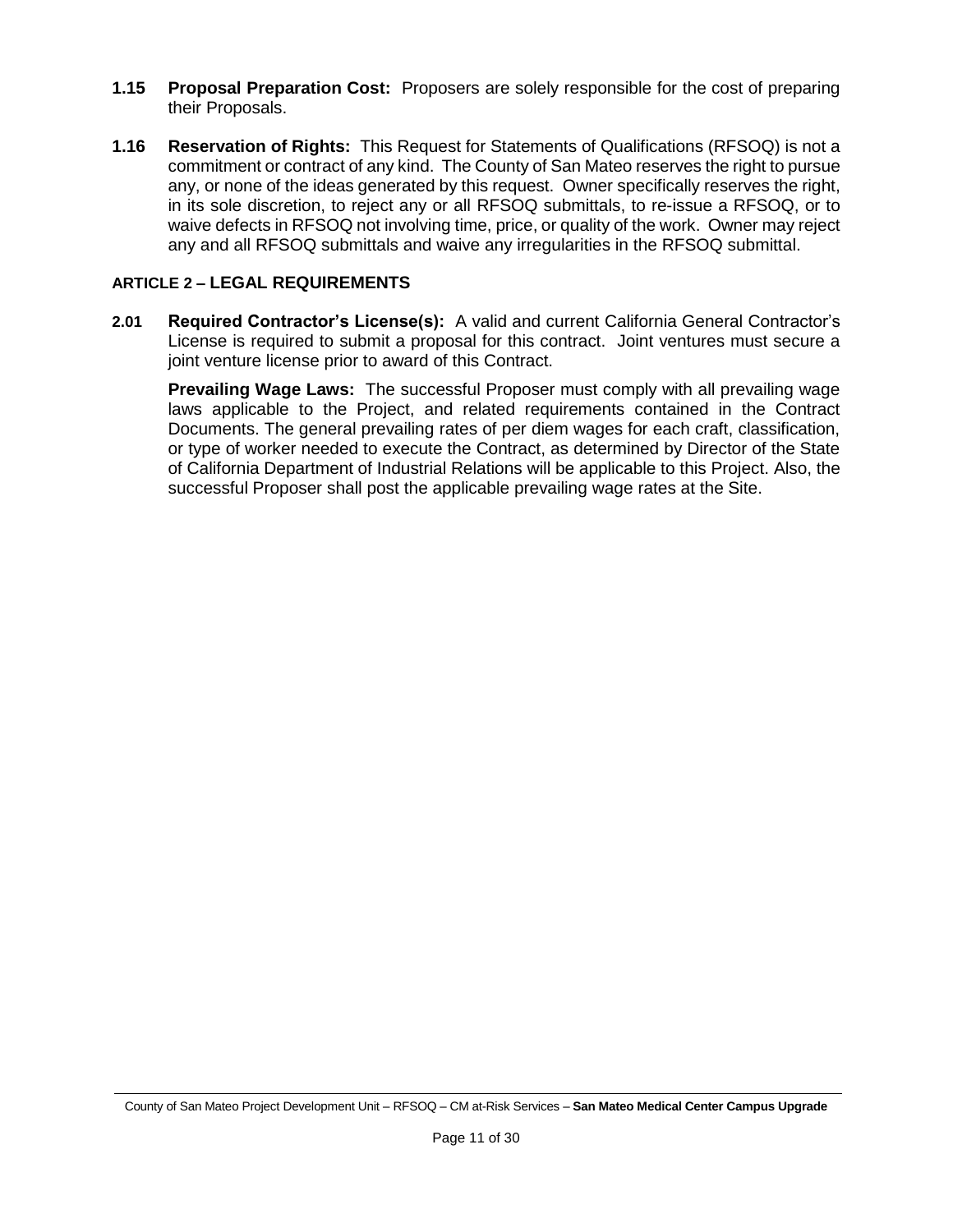#### **DOCUMENT 00 45 16**

#### **STATEMENT OF MINIMUM QUALIFICATIONS**

#### **ARTICLE 3 – GENERAL INFORMATION**

#### **3.01 Submission of Statements of Qualifications**

- A. Owner is procuring CM at-Risk services pursuant to California Public Contract Code Section 20146. Consistent therewith Owner has required Proposer to submit a Request for Statement of Qualifications submittal ("RFSOQ") as described in this Document 00 45 16.
- B. The RFSOQ submittal by Proposer should contain all information required in Attachment A-1 hereto and as required by this Document 00 45 16 as part of its Proposal for this Contract.

#### **3.02 Owner's Use of Submitted RFSOQ**

- A. Consistent with California Public Contract Code Section 20146, Owner will use the submitted RFSOQ's for two main purposes:
	- 1. Initially, To Determine Qualification Criteria. To determine initially if Proposers meet minimum requirements of Proposer responsibility as that term is defined in the California Public Contract Code.
	- 2. Thereafter, To Use in Competitive Interviews. To use as the basis of competitive interviews and evaluation of Proposers on stated criteria, as defined in this Document 00 45 16.

#### **3.03 General Requirements for RFSOQ**

- A. The Statement of Qualifications shall be bound and printed vertically ("portrait" orientation) on standard 8  $\frac{1}{2}$ " by 11" papers. The RFSOQ submittal shall not exceed fifty (50) pages, printed single sided (excluding covers or tabs that do not contain submittal content, resumes, financial and bonding information), but preferably much shorter. Type size shall be no smaller than 10 point, but preferably larger. The top of page one of the RFSOQ submittal shall state the Proposer's or Proposers' name(s), address, phone number, contact e-mail address, and contact name.
- B. The RFSOQ submittal shall be clear and concise to enable management-oriented personnel to make a thorough evaluation and arrive at a sound determination as to whether the Proposer's Qualifications meet Owner's requirements. To this end, the RFSOQ submittal should be specific, detailed and complete as to demonstrate clearly and fully that the Proposer has a thorough understanding of and has demonstrated knowledge of the requirements to perform the Work.
- C. The RFSOQ submittal must be verified under oath by the Proposer and each of its members. Proposer shall include the following on page one of RFSOQ submittal "I declare

County of San Mateo Project Development Unit – RFSOQ – CM at-Risk Services – **San Mateo Medical Center Campus Upgrade**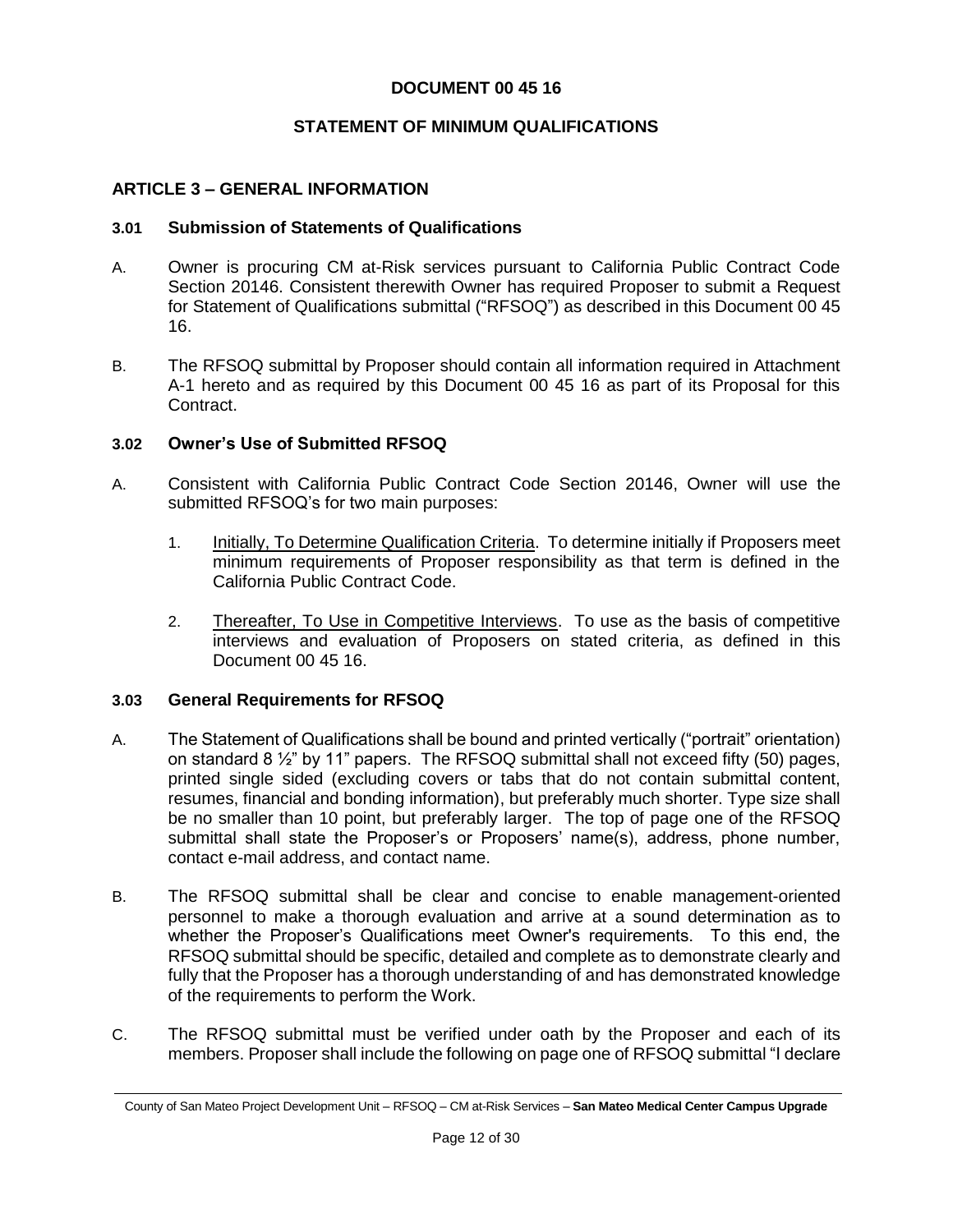under penalty of perjury under the laws of the State of California, that all information submitted under this RFSOQ is true and correct."

D. Proposer shall acknowledge the receipt of all published Addendum or Addenda by listing them on page one of the Proposal indicating the understanding and acceptance of the changes noted therein

#### **3.04 Evaluation Measurement**

A. Proposer's compliance with the minimum qualification requirements will be measured by Proposer's experience as an operating entity and also by the experience of the supervisory personnel who will have responsible charge of the various major components of the Work.

## **ARTICLE 4 – IDENTIFICATION OF MINIMUM QUALIFICATIONS OF PROPOSER**

#### **4.01 Evaluation Criteria**

- A. The criteria identified in this Article 4 are evaluation criteria used to review and pre-qualify the Proposers. The Questionnaire in Attachment A-1 at the end of this document seeks information on these criteria.
- B. All information including the Questionnaire requested in the RFSOQ is for use in the evaluation phase of the procurement.

#### **4.02 Experience**

- A. Proposer must have experience on a minimum of 5 projects of similar scale and complexity to the scope of this Project. Submitted projects must meet the following criteria:
	- (I) All projects, regardless of quantity, shall have been completed within the prior ten (10) years.
	- (II) Two (2) projects shall have been local Bay Area projects built in a dense urban environment.
	- (III) Two (2) projects shall have been under OSHPD (OSHPD 1) jurisdiction with construction budgets in excess of \$15 million dollars.
	- (IV) Three (3) projects shall include new Administrative Office Building or Medical Office Building construction, including extensive site work, with construction budgets in excess of \$35 million dollars.
	- (V) One (1) project shall have received LEED certification.
	- (VI) One (1) project shall have included renovation of a building while maintaining services and operations to occupied facilities.
	- (VII) Two (2) projects included shall have utilized CM at-Risk delivery method.

#### **4.03 Licensing**

- A. Proposer possesses a valid and current California General Contractor's license for all of the Work proposed.
- B. Proposer's Contractor's License has not been revoked at any time in the last five (5) years.

#### **4.04 Financial and Bonding**

County of San Mateo Project Development Unit – RFSOQ – CM at-Risk Services – **San Mateo Medical Center Campus Upgrade**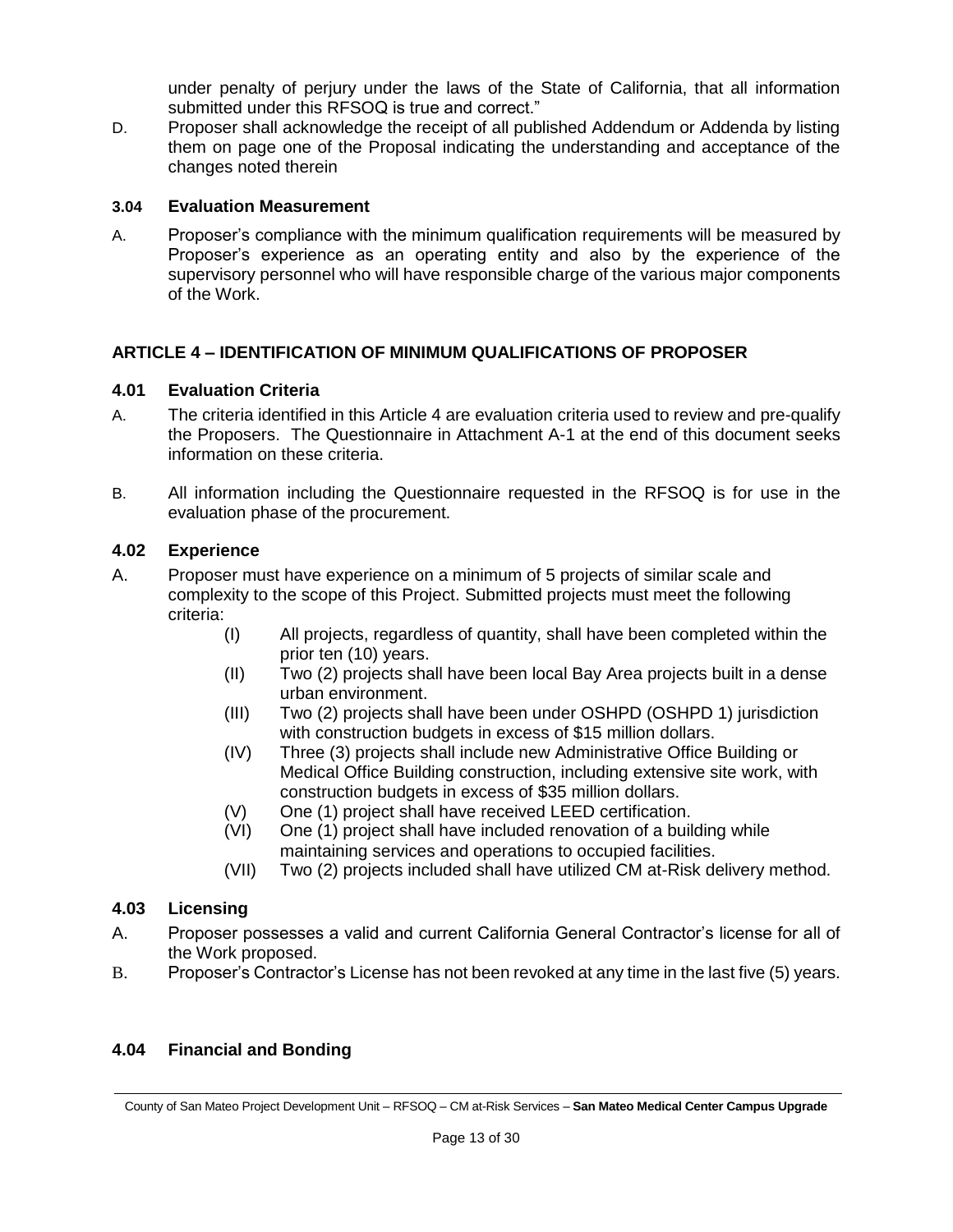- A. Proposers have provided financial statements (Income Statement and Balance Sheet) for the last three (3) years showing financial capability to complete this Project.
- B. Proposers have had no default on any loans in last five (5) years and have no outstanding unsatisfied judgments or liens with a right of enforcement (i.e., where the underlying loan is in default).
- C. Proposers have provided references for sources of financing.
- D. Proposers have provided letter from surety stating that Proposer has sufficient bonding capacity for this Project. Approved construction cost (hard cost) for the Project is approximately \$70 million.
- E. Proposers are not currently for sale or involved in potential expansion, acquisition or merger that will impact its ability to perform this Project.
- F. Proposers demonstrate they can handle this Project considering its current and projected work backlog.
- G. Proposers have a minimum of \$5,000,000 for Comprehensive General Liability insurance coverage, a minimum of \$2,000,000 for Automobile Coverage and full statutory coverage for Workers' Compensation.

#### **4.05 Defaults and Liquidated Damages for Delay**

- A. Proposers have not failed to complete a contract or been removed from a project in the last ten (10) years. Please explain if otherwise.
- B. Proposers have not been assessed liquidated damages or other penalties for failing to complete a project within the contract time within the last five (5) years. Please explain if otherwise.

#### **4.06 Safety**

- A. Proposers have exemplary safety culture with industry leading procedures and practices.
- B. Proposers' State of California Experience Modification Rate (EMR) for the last five (5) years is less than one (1.0).

#### **4.07 Regulatory Compliance**

- A. Proposers are familiar with requirements of, and have not had any citation or penalties assessed against it by the Environmental Protection Agency, Bay Area Air Quality Management District (BAAQMD), Regional Water Quality Control Board, or any other applicable regulatory agencies for this Project for the past five (5) years.
- B. Proposers have not had any instances of having to pay back wages or penalties for willfully failing to comply with state prevailing wage laws or federal Davis-Bacon prevailing wage requirements in the last three (3) years.
- C. Failures to comply with regulatory requirements may be reasonably explained by Proposers as described in the Questionnaire, subject to Owner's sole discretion and judgment.

County of San Mateo Project Development Unit – RFSOQ – CM at-Risk Services – **San Mateo Medical Center Campus Upgrade**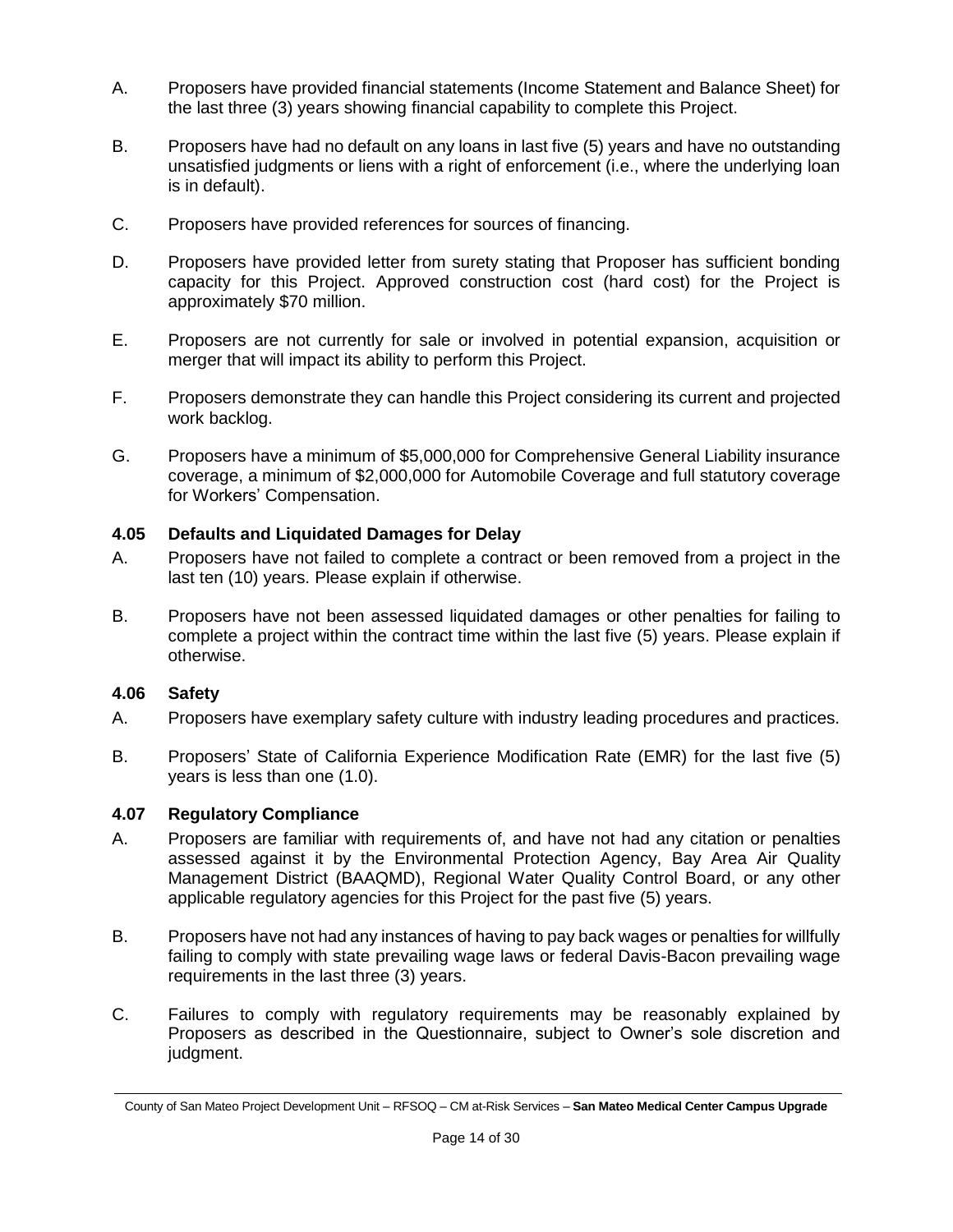#### **4.08 Staff Qualifications**

- A. With respect to Proposer's proposed Project Executive, Project Manager, Superintendent and Quality Control/Quality Assurance Officer (together, "Key Personnel"):
	- 1. Each must have must have individual experience on a minimum of five (5) projects, including both OSHPD 1 renovation and new Administrative Office Building construction with extensive site work, or projects(s) substantially similar to this Project in scope, scale and complexity completed within the prior ten (10) years. Such projects must have involved preconstruction services, separate from construction services, of a similar nature to those contemplated for this Project.
	- 2. The Proposed Project Manager and Superintendent must have had substantial responsibility in a similar position proposed for this Project for 75% of the project duration of the listed projects in Part D of ATTACHMENT A-1.

## **ARTICLE 5 – REQUIRED CONTENTS OF RFSOQ SUBMISSION**

The RFSOQ submittals shall contain the following sections compiled in the same sequence as described below:

- **5.01 Information to include on Page One of RFSOQ Submittal** Cover letter is optional. The following information shall be clearly listed on page one of the RFSOQ submittal: Name of the Proposer, its legal structure (i.e., corporation, partnership, limited partnership, joint venture, association). If a joint venture or partnership or association is proposed, Proposer shall identify the partners and/or members of the joint venture, partnership, or association and their roles and responsibilities. Proposer shall identify the exact legal name of the Proposer as a legal entity entitled to contract in California. Include also the Proposer's address, phone no., fax. no., contact name and email address. Proposer shall also include the following on page one of RFSOQ submittal "I declare under penalty of perjury under the laws of the State of California, that all information submitted under this RFSOQ is true and correct." Additionally, Proposer shall acknowledge the receipt of all published Addendum or Addenda by listing them indicating the understanding and acceptance of the changes noted therein.
- **5.02 Completed Questionnaire** Proposer shall include a completed Statement of Qualification Questionnaire in the form attached to this Document 00 45 16, Attachment A-1, per the instructions provided.
- **5.03 Firm Background** (Information requested to attach to Questionnaire Attachment A-1) Proposer shall provide description of Proposer's firm(s) including the legal structure, size (no. of total staff), years in business, organizational chart, tenure of executive management, etc.
- **5.04 Resumes of Proposed Key Personnel** (Information requested to attach to Questionnaire Attachment A-1) Proposer shall provide a resume for each named Key Personnel of Proposer, to include as necessary: Proposed Role on this Project, Years of experience in construction management and/or construction; Year of Service with Firm, Education – schools, degrees, and years degrees obtained; Professional Registrations;

County of San Mateo Project Development Unit – RFSOQ – CM at-Risk Services – **San Mateo Medical Center Campus Upgrade**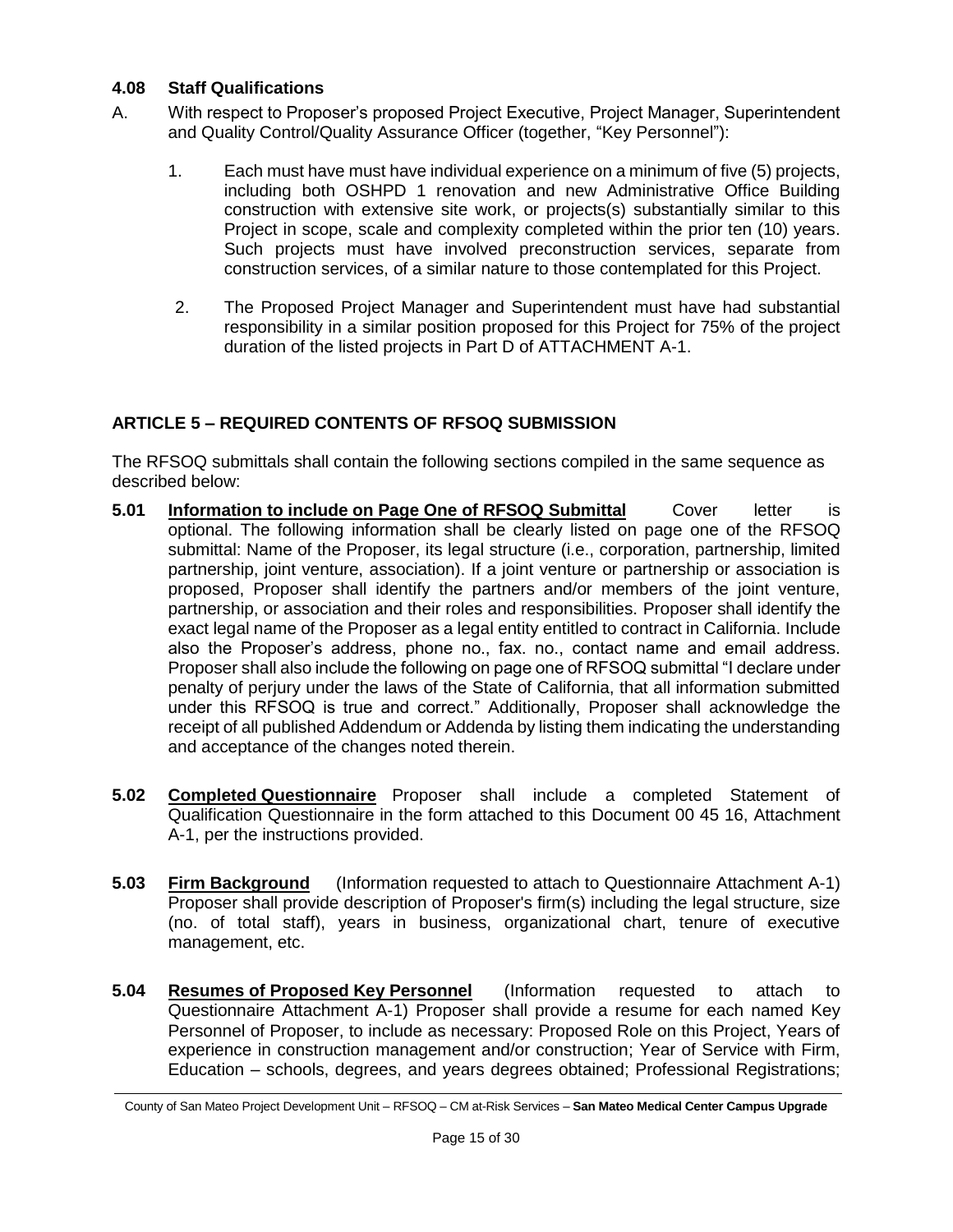and at least two (2) client references, including contact names, office addresses, email addresses and telephone numbers, and description of five (5) projects of a similar nature worked on in the past ten (10) years.

- **5.05 Relevant Project Experience** (Information requested to attach to Questionnaire Attachment A-1) Proposer shall provide description of minimum of 5 projects of similar scale and complexity to the scope of this Project. Submitted projects must meet the following criteria:
	- (I) All projects, regardless of quantity, shall have been completed within the prior ten (10) years.
	- (II) Two (2) projects shall have been local Bay Area projects built in a dense urban environment.
	- (III) Two (2) projects shall have been under OSHPD (OSHPD 1) jurisdiction with construction budgets in excess of \$15 million dollars.
	- (IV) Three (3) projects shall include new Administrative Office Building or Medical Office Building construction, including extensive site work, with construction budgets in excess of \$35 million dollars.
	- (V) One (1) project shall have received LEED certification.
	- (VI) One (1) project shall have included renovation of a building while maintaining services and operations to occupied facilities.
	- (VII) Two (2) projects included shall have utilized CM at-Risk delivery method.

State clearly the scope for pre-construction and construction. Include the requested information regarding the projects and highlight relevant aspects of project experience per Part D in the Questionnaire.

**5.06 Project Approach** Please describe the approach that your team plans to utilize to manage this Project and explain how this approach would benefit the Owner, highlighting the following aspects:

## **A. Team Organization indicating the team members planned on each phase**

Provide an organization chart, and the information regarding the Key Personnel requested in Part D of the attached Questionnaire. Staff named must be committed to both pre-construction and construction phases. Proposed Key Personnel must be current employees of the proposing firm. Include the structure of Joint Ventures, if applicable.

#### **B. Management philosophy**

Describe your management philosophy for the CM at-Risk construction delivery method. Include a description of best practices associated with CM at-Risk that was applied on your past projects and the outcomes that benefited the owners.

## **C. Strategies for Trade Coordination**

Describe strategies for ensuring effective trade coordination during design phases on CM at-Risk projects. Include examples of your past projects how such strategies helped with design and construction e.g. streamlined shop drawing production, prefabrication opportunities, etc.

County of San Mateo Project Development Unit – RFSOQ – CM at-Risk Services – **San Mateo Medical Center Campus Upgrade**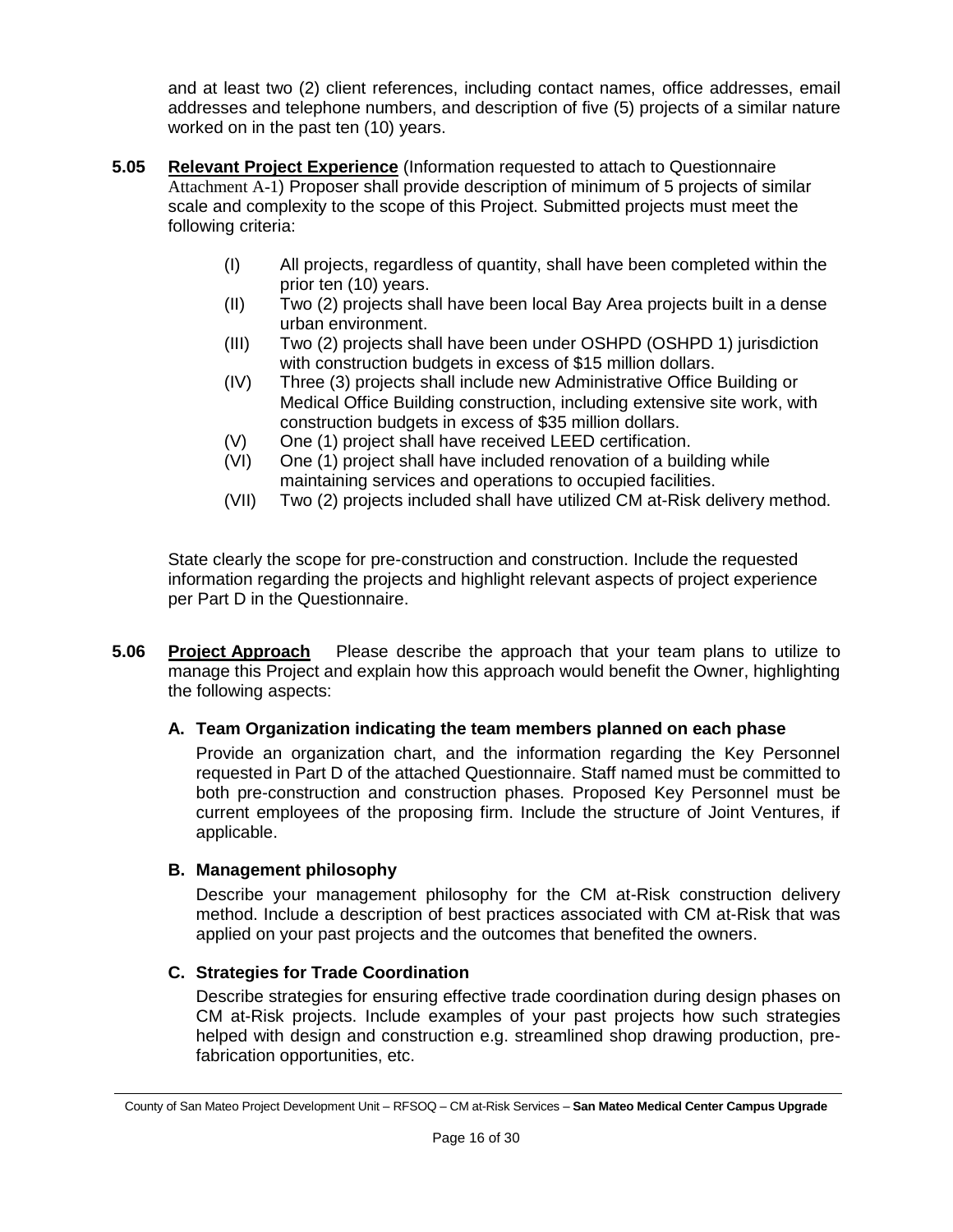## **D. Interface and Coordination with the County and its user groups**

Include a description of how Proposer will closely interface and coordinate with the County and its user groups throughout the programming, schematic design, and construction phases of the Project. Include your proposed plan of communication and decision tracking documentation to facilitate the planning process.

### **E. Construction Planning, Bidding Strategies and Performance**

- 1. Describe how pre-construction services will be planned and performed, including your proposed methodology of reviewing design documents, site conditions, and proposed phasing and bid package strategies. Describe your capabilities and procedures in providing the technical expertise required for constructability, schedule, and cost analysis.
- 2. Describe how construction services will be planned and executed, including your subcontracting plan, any proposed outreach and utilization plans, advertising and award. Discuss your methodology for coordination of work including site preparation, demolition and construction phasing to minimize impact on the normal operation of the buildings in the vicinity. Include an explanation of any claims avoidance measures and processes employed.
- 3. Describe your firm's bid marketing strategies and how you will engage and ensure ample potential subcontractors in the bidding process
- 4. Describe your infection control program/policies implemented during construction in the hospital environment. Explain the methods and procedures used and provide specific examples.

### **F. Budget Management and Cost Control**

- 1. For comparable hospital renovation projects and new administrative office facilities for which your firm and the proposed staff for the Project have performed construction management/general contracting services, list the cost per square foot for your renovation and new construction projects completed in the prior five (5) years. Separate hard and soft costs and explain what is included with both. Explain how pre-construction services performed contributed to cost control if applicable.
- 2. For comparable hospital renovation projects and new administrative office facilities for which your firm and the proposed staff for the Project have performed construction management/general contracting services completed in the prior five (5) years, list the cost estimate, bid amount, and the difference. Describe changes in scope if appropriate and if this change in scope results in an increase in your fee.
- 3. Describe your cost estimating methods including the use of BIM and other technological tool(s) to assist in the process. Describe how the cost estimates

County of San Mateo Project Development Unit – RFSOQ – CM at-Risk Services – **San Mateo Medical Center Campus Upgrade**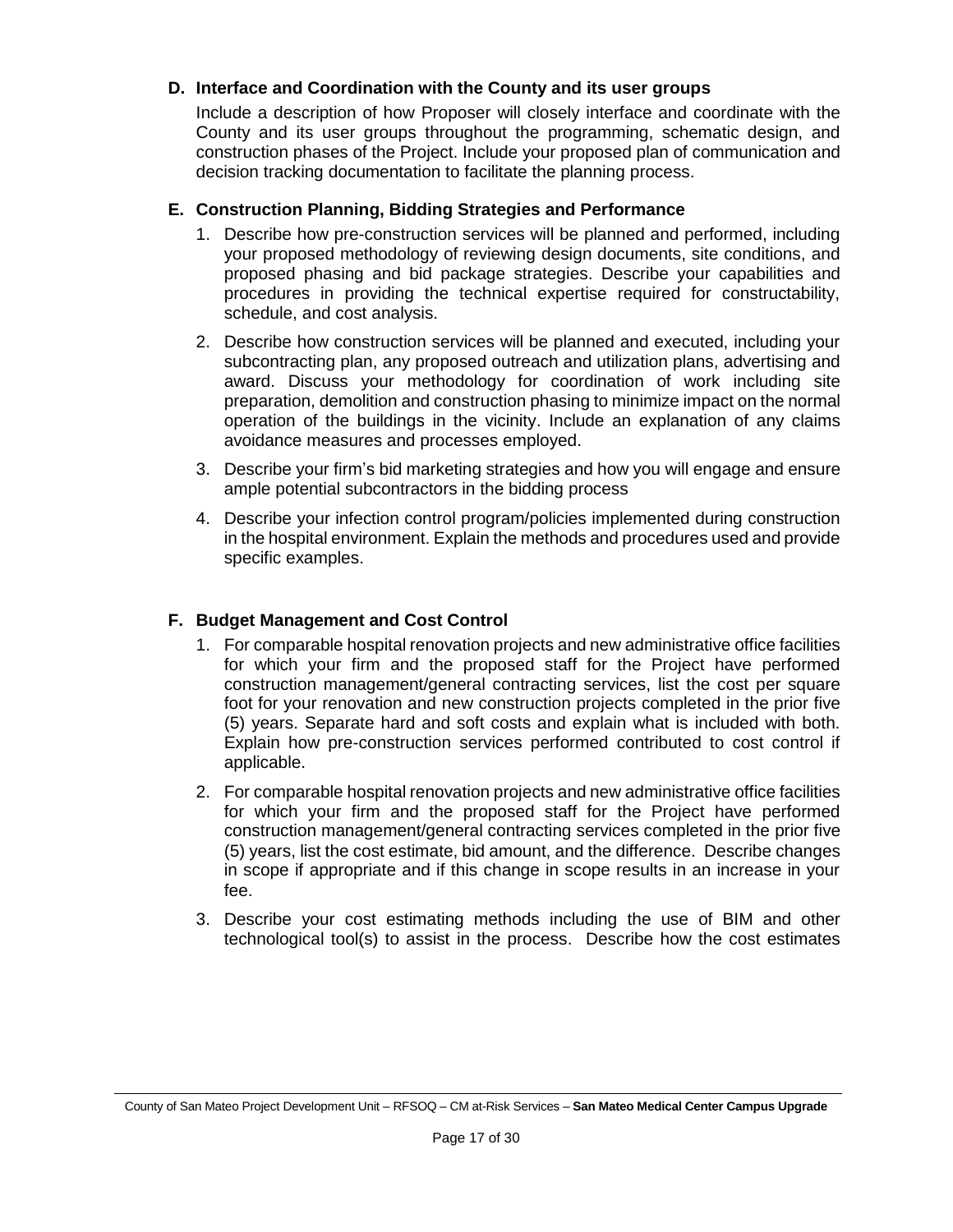were developed, how often they were updated and the accuracy measured against actual budget.

- 4. Discuss your proposed methodology in decision tracking and corresponding cost updates to ensure budget and schedule adherence.
- 5. Describe your cost control methods during construction, and how you procure subcontractors. Describe processes used to review and approve change orders, including proper payment methodology. Provide examples of how these techniques were used and the degree of accuracy achieved.
- 6. Describe your methodology for working with the selected Architect to deliver, establish and maintain the GMP throughout the design and construction process.

#### **G. Schedule Management**

- 1. Describe how you will establish, maintain, and update the Project schedule during design and construction.
- 2. Describe your approach to assure timely completion of the Project; provide examples of how these techniques were used on past projects, including specific scheduling challenges/requirements**,** actual solutions and the outcomes.

## **H. Quality Control and Problem Solving**

- 1. Provide an example from your past projects of a constructability program used to maintain project budgets without compromising quality and schedule.
- 2. Describe your quality control program. Explain the methods used to ensure quality control during the construction phase of a project. Provide specific examples of how these techniques or procedures were deployed. Elaborate your plan to provide quality control on this Project.
- 3. As the CM at-Risk, describe your relationship with the local subcontracting community and how your relationships will benefit the Project, especially during the bidding phases.
- 4. Describe your plan for communicating constructability, phasing, bid package strategy, value engineering, and other budget options in a format that will quickly facilitate the Owner's decision-making as well as decision-tracking.
- 5. Describe any issues and conflicts encountered on your past projects with the Owner, consultants, Architect/Engineer, or subcontractors and how those issues and conflicts were resolved satisfactorily.
- 6. Provide examples of pre-construction services to demonstrate the knowledge and creativity of providing the structural, mechanical, electrical, plumbing, security, fire alarm and other critical system solutions for improving the overall budget, schedule and quality.

## **I. Technological Experience including BIM**

Provide a list of three (3) new construction projects (public or private) over \$50 million in construction volume where the Proposer utilized technological tools including BIM to support the design process, coordinate multiple trades and facilitate the management of budget and schedule. Provide dates when these projects were completed, overall schedule, and construction volume. Provide client references with

County of San Mateo Project Development Unit – RFSOQ – CM at-Risk Services – **San Mateo Medical Center Campus Upgrade**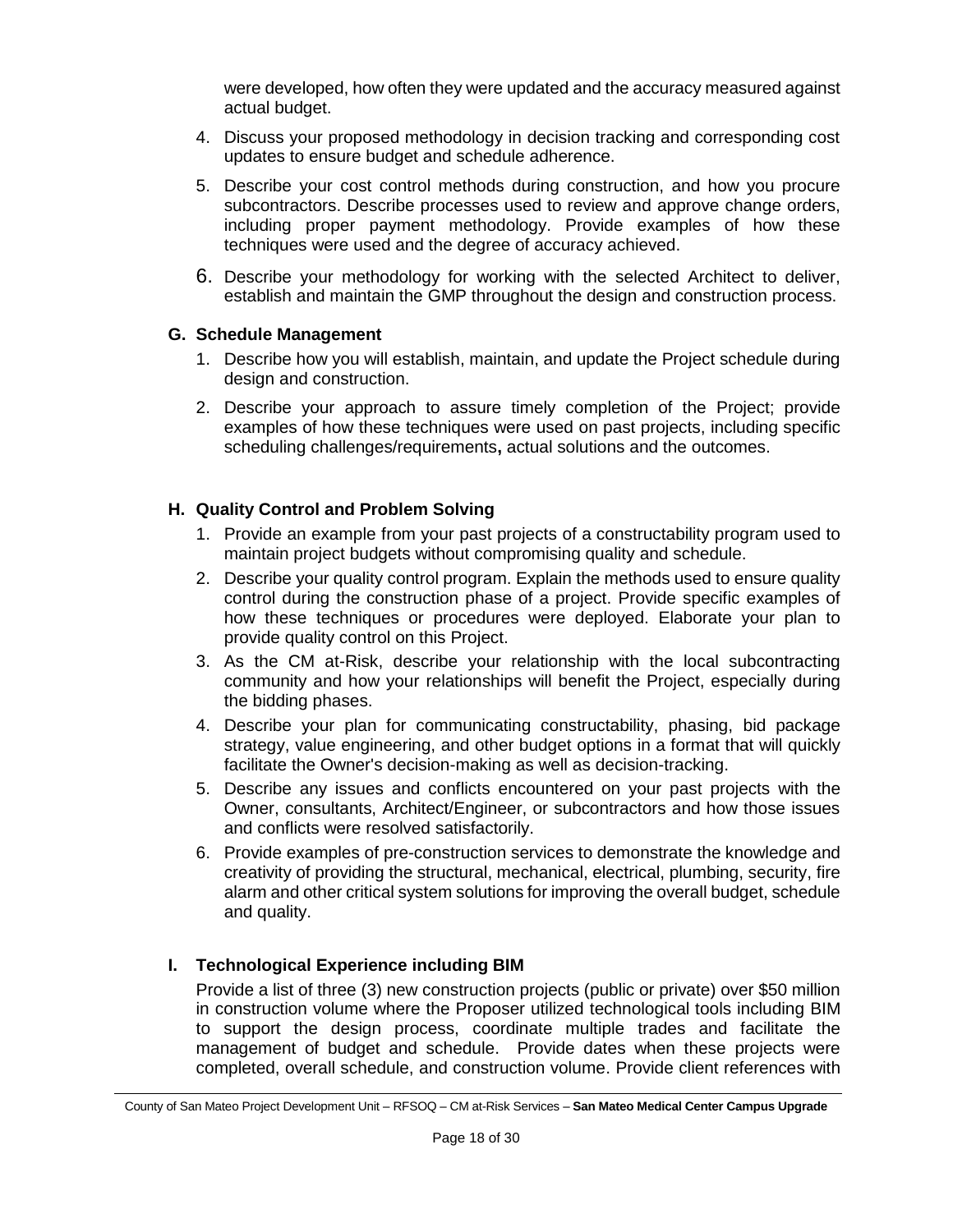contact information. Include experience and capabilities with BIM analysis and other uses that enhanced the construction process.

### **J. Innovative Techniques**

Provide description of any innovative techniques and methodologies you employed on past projects that added value to the projects. Explain how these have benefited the owners and improved the project outcomes.

- **5.07 Audited or Reviewed Financial Statements** (Information requested to attach to Questionnaire Attachment A-1 – only One (1) copy required) Include audited or reviewed financial statements for the three (3) most recently completed fiscal years for Proposer and each member of any proposed partnership, joint venture, limited partnership, or association, that comprise the Proposer as a legal entity entitled to contract in California. Also include audited or reviewed financial statements for the three (3) most recently completed fiscal years for any parent companies of Proposer.
- **5.08 Surety Letter re: Capability to Provide Required Performance and Payment Bonds** (Information requested to attach to Questionnaire Attachment A-1) Proposer shall include a letter from a surety duly licensed to do business in the State of California, having a financial rating from A.M. Best Company of A-, VII or better, that the surety has agreed to provide Proposer with the required performance and payment bonds in accordance with the requirements set forth in Documents 00 61 13.13 (Construction Performance Bond) and 00 61 13.16 (Construction Labor and Material Payment Bond), each in the penal sum of the Proposer's bid when submitted. Owner shall have the right to verify with the surety that the surety, based upon the Bid prices, will issue the required bonds under the conditions stated. Please refer to Exhibit G and Exhibit H for Documents 00 61 13.13 and 00 61 13.16 respectively. Approved construction cost (hard cost) for the Project is approximately \$70 million.
- **5.09 Insurer Letter re: Capability to Provide the Required Insurance** (Information requested to attach to Questionnaire Attachment A-1) Proposer shall provide a letter from an insurance underwriter, having a financial rating reasonably acceptable to Owner, confirming that the insurer will provide Proposer the required coverages and amounts. Approved construction cost (hard cost) for the Project is approximately \$70 million.
- **5.10 Description of Safety Program and Quality Control Procedures** Proposer shall identify, describe its safety program, quality control procedures, and safety experience.
- **5.11 License** Evidence of a valid and current general contractor's license and required licenses of all licensees of persons who are Key Personnel and Trade Members necessary to perform the Work.
- **5.12 Litigation History** Description of litigation history since 2010, including names and contacts of involved parties, nature of dispute, and disposition.

## **ARTICLE 6 – KEY SELECTION CRITERIA**

County of San Mateo Project Development Unit – RFSOQ – CM at-Risk Services – **San Mateo Medical Center Campus Upgrade**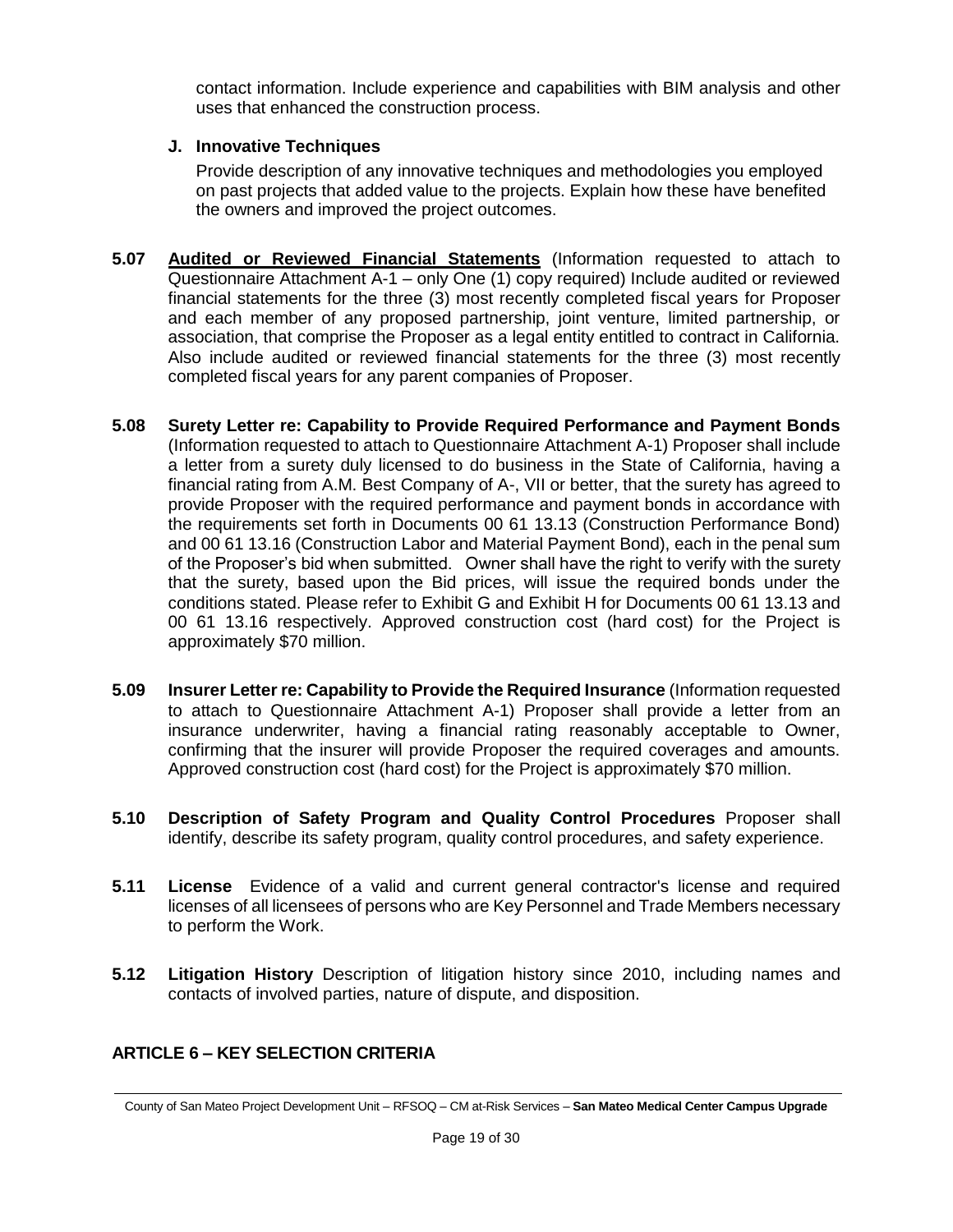The evaluation by the selection committee will be based on the information provided in accordance with Article 4 and Article 5 using the criteria listed below.

- **6.01 Completeness of RFSOQ Submission –** RFSOQ's submittals should describe the Proposer's qualification in comprehensive construction management/general contracting services and should respond to each of the items set forth in the RFSOQ and adherence to the formatting and rules.
- **6.02 Personnel Experience and Qualification** Evaluation of the list of Key Personnel specifically assigned to the proposed Project, including their qualifications, overall experience and recent experience on projects of similar scope, scale and complexity to the proposed Project.
- **6.03 Depth and Quality of Proposer's Performance** Review of past performance on San Mateo County projects and/or other projects of similar scope, scale and complexity as the proposed Project; evaluation of client references whether included in the RFSOQ submittal or not; and overall demonstrated responsiveness to the County's needs.
- **6.04 Technical / Management Approach** Evaluation of the Proposer's overall ability to interface and coordinate with the County's various user groups throughout conceptual design, schematic design, and construction, coupled with technical expertise to construct and manage the Project responsive to the County's current and future needs. Soundness of the Proposer's methodology to establish a reasonable GMP within the Project budget, manage cost and schedule effectively through all phases, efficiently track decisions, and other relevant factors to ensure successful delivery of the Project.
- **6.05 Availability**  Evaluation of the workload of the Proposer, the proposed staffing and the office location(s) of the proposed Key Personnel to be assigned to the proposed Project.
- **6.06 Financial Stability** Evaluation of the overall financial position of Proposer as determined from financial information required by this RFSOQ or from other independent sources.
- **6.07 Sustainable Practices** Evaluation of the Proposer's experience in managing and constructing projects that were designed with sound, effective sustainable principles including Zero Net Energy and LEED .
- **6.08 Experience with CM at-Risk** Evaluation of the Proposer's experience, effectiveness and outcomes in delivering projects under CM at-Risk contracts.
- **6.09 Experience using technology including BIM** Evaluation of the Proposer's experience and resources in utilizing technological tools including BIM to enhance the management and construction of projects.
- **6.10 Claims History** Evaluation of the Proposer's litigation history on past and current claim(s) against the Proposer.
- **6.11 Assessment of Liquidated Damages** Evaluation of the Proposer's performance history on whether disputes and liquidated damages have been assessed on past and current project(s).

County of San Mateo Project Development Unit – RFSOQ – CM at-Risk Services – **San Mateo Medical Center Campus Upgrade**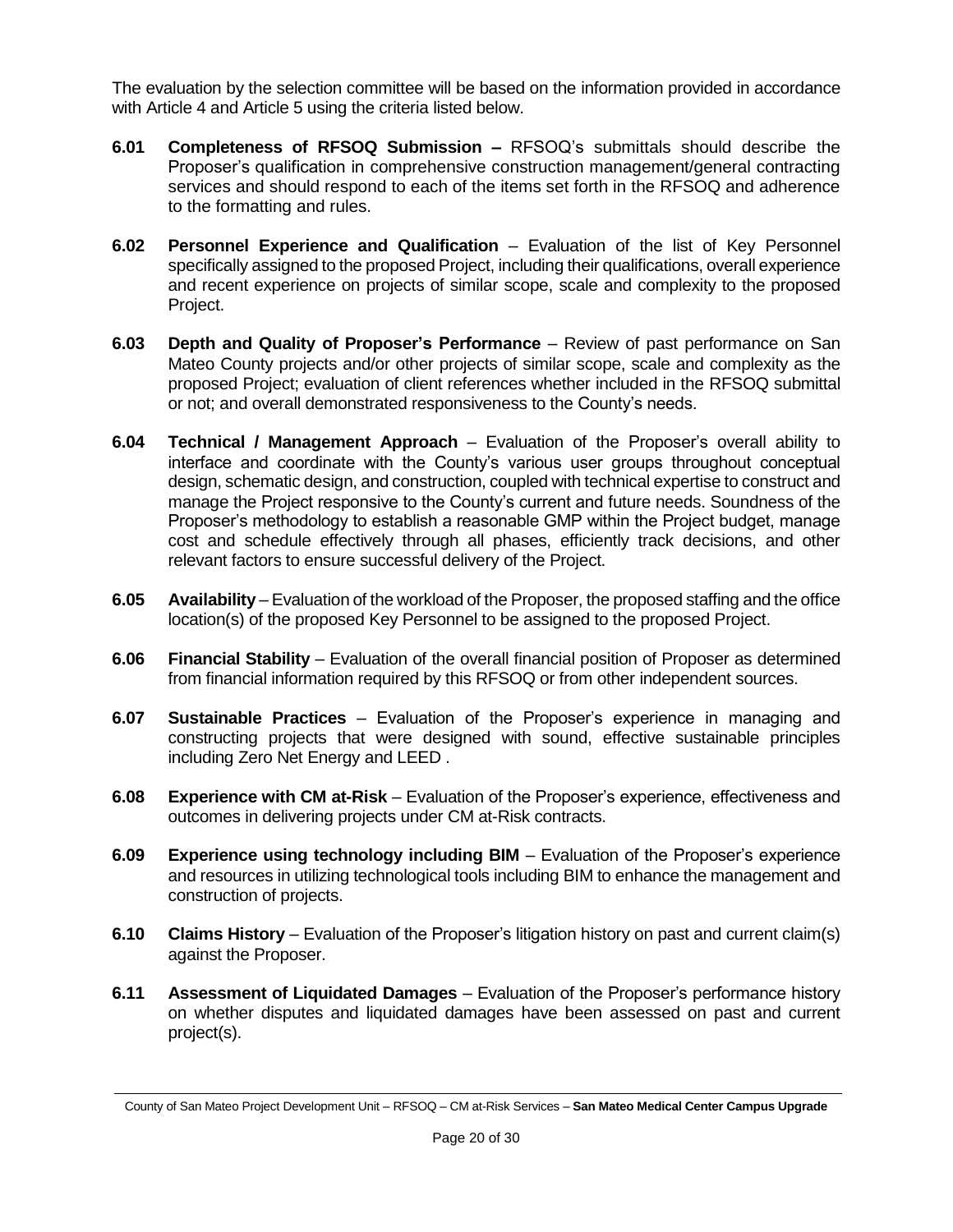- **6.12 Size, capability, and continuous operation of a California office over at least 5 years** Evaluation of the capability and stability of the Proposer's firm(s) to deliver this Project.
- **6.13 Trust and Collaboration** Evaluation of the Proposer's demonstrated reliability and ability to collaborate with the Project team and associated stakeholders to deliver the Project successfully.
- **6.14 Cost Control** Evaluation of the Proposer's demonstrated ability and proposed approach in the development of a predictable and reasonable GMP, effective bidding process, and the continuous monitoring of cost to ensure close budget adherence.

The County may consider any other criteria it deems relevant, and the Selection Committee is free to make any recommendations it deems to be in the best interest of the County.

## **ARTICLE 7 – ADMINISTRATIVE REQUIREMENTS AND POLICIES**

- **7.01** Proposers will be required to comply with all non-discrimination employment regulations, including:
	- A. No person shall, on the grounds of race, color, creed, national origin, religious affiliation or non-affiliation, sex, sexual orientation, marital status, age (over 40), disability, medical condition (including but not limited to AIDS, HIV positive diagnosis or cancer), political affiliation or union membership be excluded from participation in, be denied the benefits of, or be subjected to discrimination under this Agreement.
	- B. Proposers shall ensure equal employment opportunity based on objective standards of recruitment, selection, promotion, classification, compensation, performance evaluations, and management relations, for all employees under any contract that may result from this submittal. Proposers' personnel policies shall be made available to County upon request.
	- C. Proposers shall assure compliance with section 504 of the Rehabilitation Act of 1973 by submitting a signed letter of compliance. Proposers shall be prepared to submit a self-evaluation and compliance plan to County upon request within one (1) year of the execution of any agreement that may result from this submittal.
	- D. Proposers must comply with the County Ordinance Code with respect to the provision on employee benefits. As set forth in the ordinance, such Proposers are prohibited from discriminating in the provision of employee benefits between an employee with a domestic partner and an employee with a spouse.
- **7.02** The County reserves the right to accept or reject any or all RFSOQ submittals, or to request clarification or additional information or an alternative presentation of data from any Proposer, at the County's sole discretion. Further, while every effort has been made to ensure the information presented in the RFSOQ is accurate and thorough, the County accepts no responsibility or liability for any unintentional errors or omissions in this document.
- **7.03** Should Proposer realize during the review process that there has been a substantive error or omission in its submittal, which does not alter basic services and has not already resulted in disqualification from participating in the RFSOQ process for other reasons, said

County of San Mateo Project Development Unit – RFSOQ – CM at-Risk Services – **San Mateo Medical Center Campus Upgrade**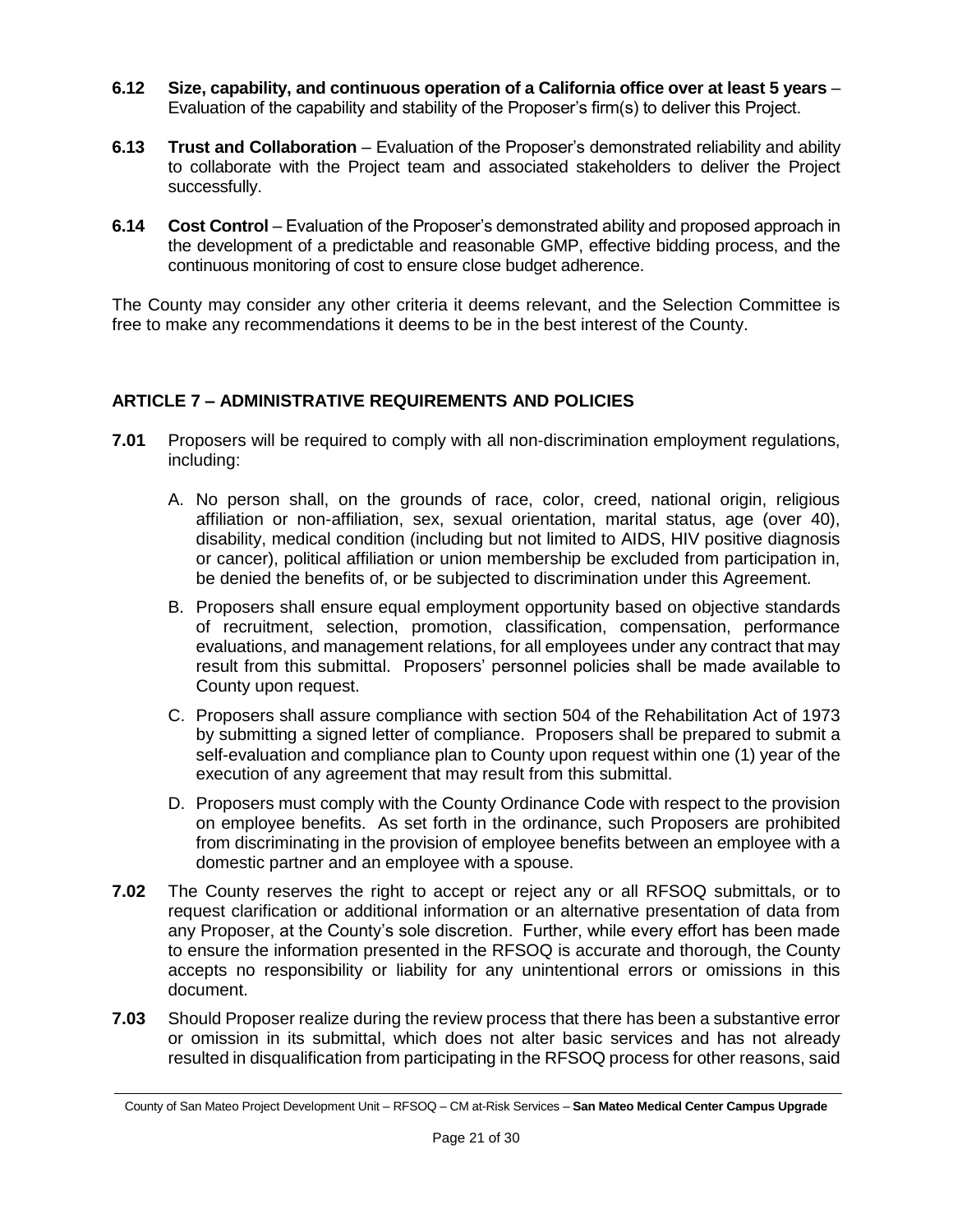Proposer is invited to submit to the Project Manager a written request and explanation of Proposer's desire to correct its submittal. It shall be at the sole discretion of the County's selection committee to decide whether to grant Proposer's request to correct its RFSOQ submittal.

**7.04** All submittals become the property of the County and as such become public documents available to be reviewed by the public upon request. The Government Code Sections 6250 et. seq., the Public Records Act (PRA), define public record as any writing containing information relating to the conduct of public business. This applies to submittals pursuant to this RFSOQ. The PRA provides that public records shall be disclosed upon written request and that any citizen has a right to inspect any public record unless the document is exempted from disclosure. The materials submitted in response to this RFSOQ are subject to the PRA.

Be advised that any contract that eventually arises from this RFSOQ is a public record in its entirety. Also, all information submitted in response to this RFSOQ is itself a public record without exception. Submission of any materials in response to this RFSOQ constitutes a waiver by the submitting party of any claim that the information is protected from disclosure. By submitting materials, (1) you are consenting to release of such materials by the County if requested under the Public Records Act without further notice to you and (2) you agree to indemnify and hold harmless the County for release of such information.

If the County receives a request for any portion of a document submitted in response to this RFSOQ, the County will not assert any privileges that may exist on behalf of the person or entity submitting the proposal, and the County reserves the right to disclose the requested materials without notice to the party who originally submitted the requested material. To the extent consistent with the Public Records Act and applicable case law interpreting those provisions, the County and/or its officers, agents, and employees retain discretion to release or withhold any information submitted in response to this RFSOQ. Submission of a proposal constitutes a complete waiver of any claims whatsoever against the County and/or its officers, agents, or employees that the County has violated a proposer's right to privacy, disclosed trade secrets, or caused any damage by allowing the proposal to be inspected.

Proprietary or confidential data should be readily separable from the RFSOQ submittal in order to facilitate eventual public inspection of the non-confidential portion of the RFSOQ submittal. Confidential data is normally restricted to confidential financial information.

7.05 Successful and unsuccessful Proposers will receive a written notification of whether their submittal was elevated to the next phase of finalist evaluation. The written notification will be sent to the name and address of the authorized officer of the firm provided in the RFSOQ submittal. The timing of written notification to Proposer is entirely at the County's sole discretion.

County of San Mateo Project Development Unit – RFSOQ – CM at-Risk Services – **San Mateo Medical Center Campus Upgrade**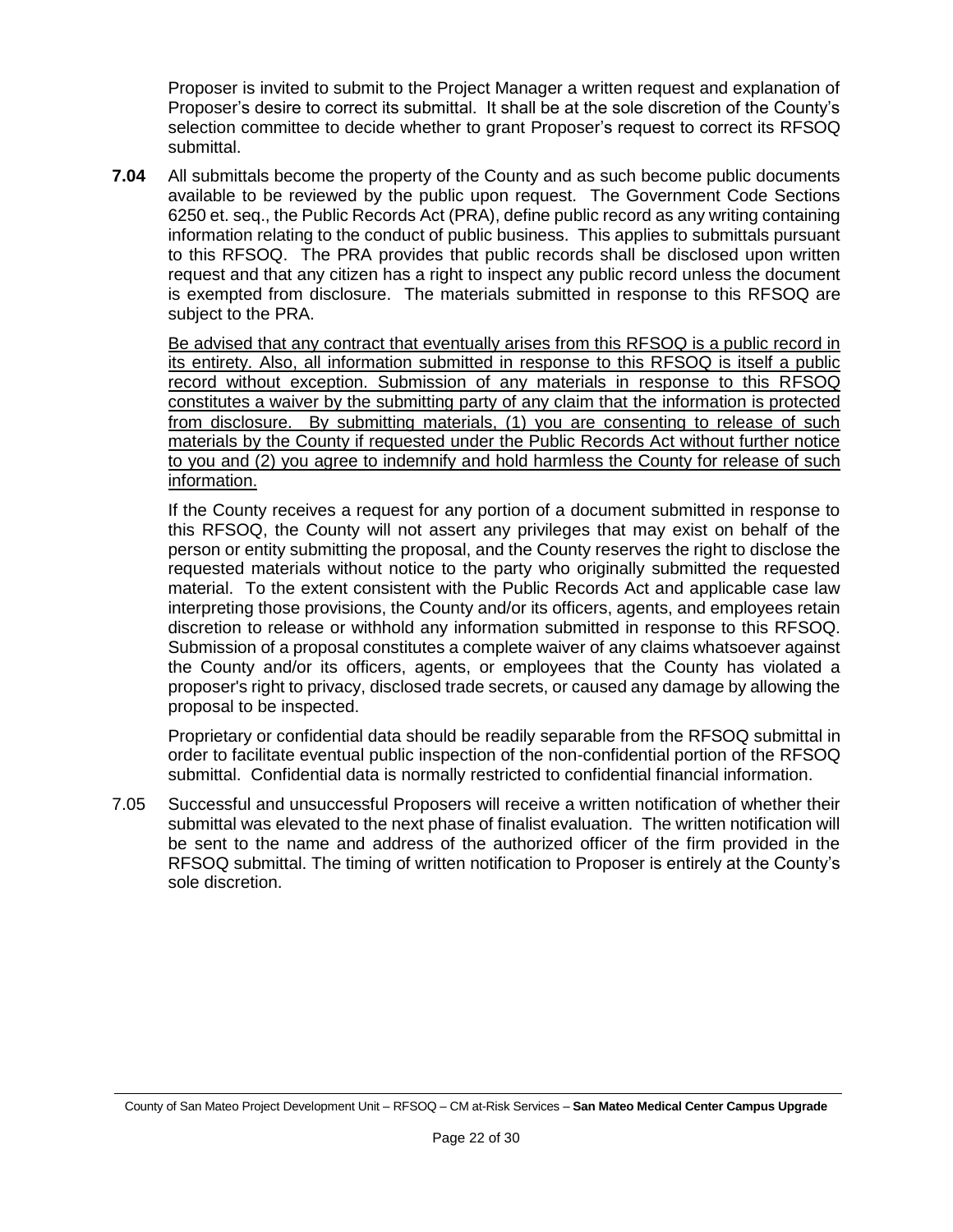## **ARTICLE 8 – ANTICIPATED SCHEDULE OF EVENTS FOR THE RFSOQ PROCESS**

County reserves the right to modify this schedule at any time at its sole discretion.

| Project Development Unit Issues RFSOQ                | 11/08/17          |
|------------------------------------------------------|-------------------|
| <b>Pre-Qualification Conference (Mandatory)</b>      | 11/28/17          |
| Questions via email due: 5:00 pm                     | 12/04/17          |
| Responses to Questions Posted to Webpage             | 12/08/17          |
| Qualification submittals due: 2:30 pm                | 12/18/17          |
| Review of all RFSOQ submittals                       | 12/19/17-01/04/18 |
| Selection Committee produces short-listed Proposers  | 01/05/18          |
| Notice of prequalified Proposers posted              | 01/08/18          |
| Request for Proposals sent to prequalified Proposers | 01/08/18          |
| Pre-Proposal Conference (Mandatory)                  | 01/22/2018        |
| Scope of services and fee proposal due: 2:30 pm      | 02/05/18          |
| Interviews of short-listed Proposers                 | 02/20/18          |
| Selection Committee provides final selection         | 02/21/18          |

#### **END OF DOCUMENT**

**STATEMENT OF QUALIFICATION QUESTIONNAIRE ATTACHMENT A-1 FOLLOWS ON NEXT PAGE**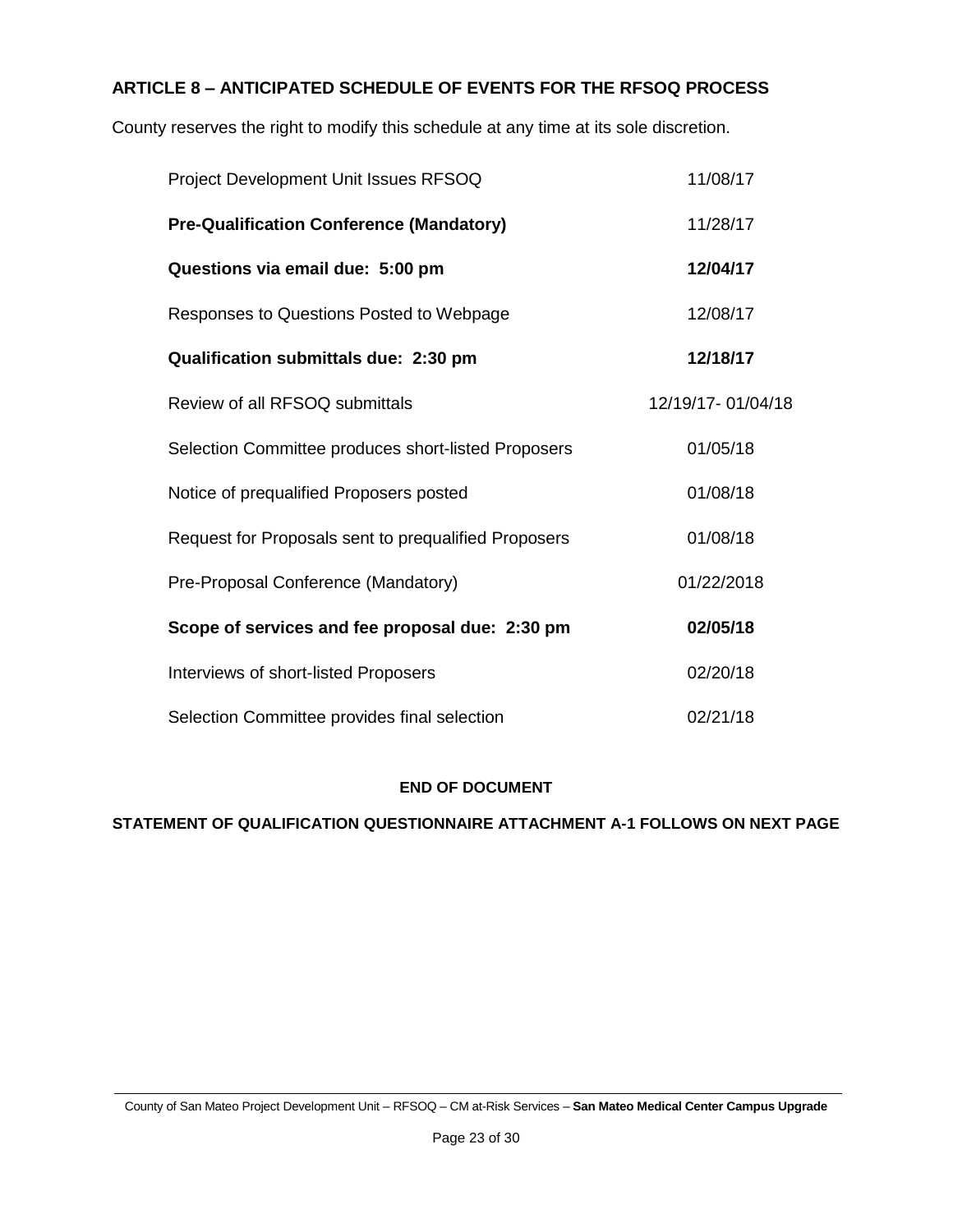## **ATTACHMENT A-1 – Request for Statement of Qualifications Questionnaire**

Proposers shall complete this entire Request for Statement of Qualifications Questionnaire and submit it in accordance with Document 00 45 16 (Statement of Minimum Qualifications). Failure to complete the questionnaire or inclusion of any false statement(s) shall be ground for immediate disqualification.

#### **CONTACT INFORMATION**

If joint venture, provide requested information for all companies under the joint venture entity. Attach additional pages to the end of this Questionnaire if needed.

| Company Name: <u>company Name:</u> company Name: company Name: company Name: company name of the company of the company |                                                         |
|-------------------------------------------------------------------------------------------------------------------------|---------------------------------------------------------|
|                                                                                                                         |                                                         |
|                                                                                                                         |                                                         |
|                                                                                                                         |                                                         |
| Phone:                                                                                                                  | Email:<br><u> 1980 - Andrea Andrew Maria (h. 1980).</u> |

#### **PART A: GENERAL INFORMATION**

- 1. Does Proposer possess a valid and current California Contractor's License for the Yes No work proposed?
- 2. Does Proposer have a minimum of \$5,000,000 Comprehensive General Liability insurance coverage, a minimum of \$2,000,000 for automobile coverage and full statutory coverage for Workers' Compensation? The compensation of the compensation of the compensation of the compensation of the compensation of the compensation of the compensation of the compensation of the compensation of the compensation of the comp
- 3. Has Proposer's license been revoked at any time in the last five  $(5)$  years? Yes  $\Box$  No  $\Box$
- 4. Has Proposer been "default terminated" by an Owner (other than for convenience), Yes No or has a Surety completed a contract for Proposer within the last five (5) years?
- 5. Has Proposer been convicted for willful failure to pay prevailing wages Yes No in the last three (3) years?
- 6. Has Proposer attached copies of its reviewed or audited financial statements and Yes No accompanying notes for the last three (3) years?

**Proposer may be disqualified if any answer to questions 1, 2, or 6 is No. Proposer may be disqualified if any answer to questions 3, 4, or 5 is Yes.**

#### **PART B: SAFETY, PREVAILING WAGE, DISPUTES AND BONDS**

1. Has Cal/OHSA, Federal OSHA, the EPA or any Bay Area Air Quality Management District (BAAQMD), or any Regional Water Quality Control Board, cited Proposer in the past five (5) years for its work on a California construction project? Yes No

If yes, attach description of each citation and statement why such citation should not disqualify Proposer as a responsible Proposer under the California Public Contract Code.

County of San Mateo Project Development Unit – RFSOQ – CM at-Risk Services – **San Mateo Medical Center Campus Upgrade**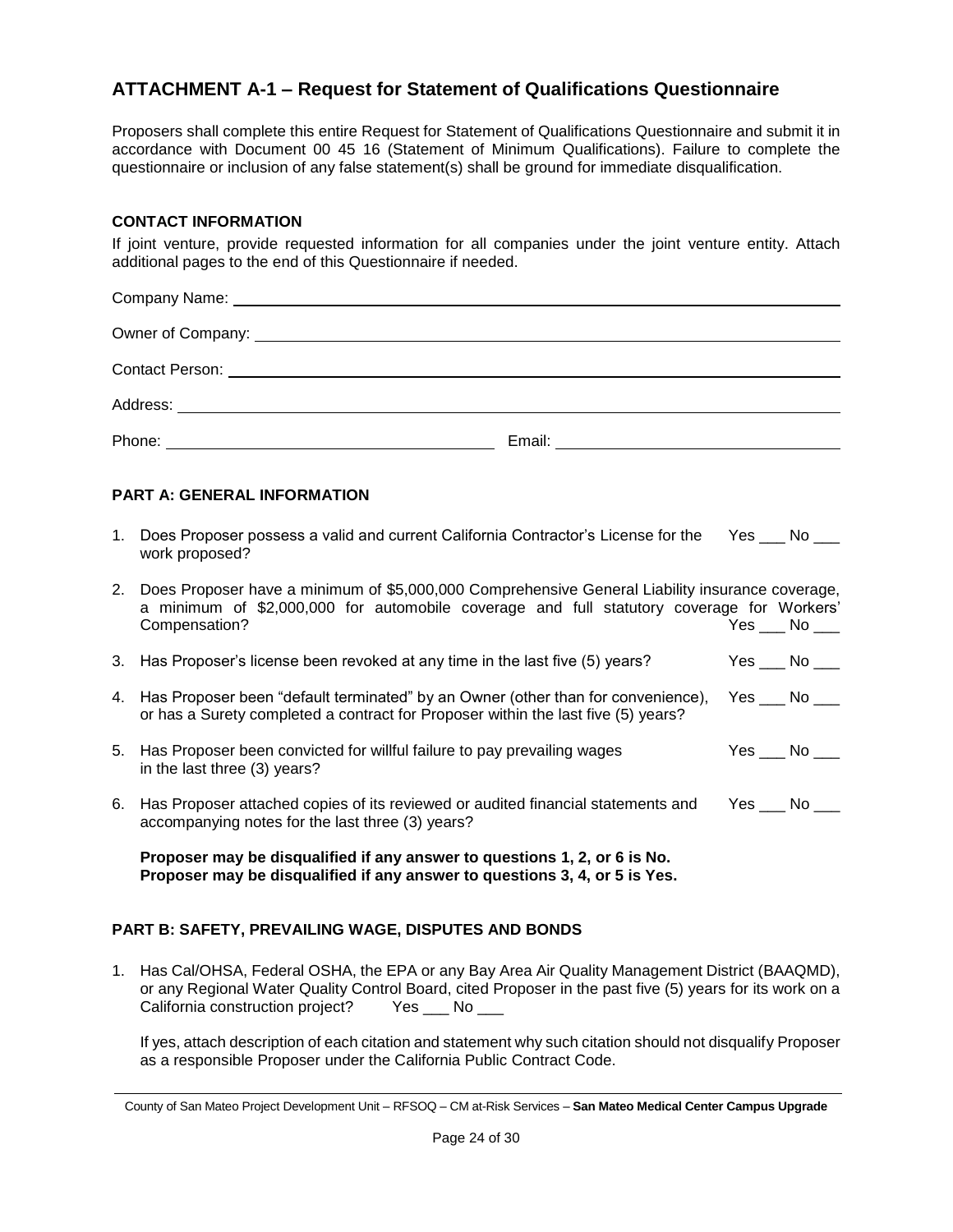2. Describe Proposer's safety mission statement that guides the safety management on projects. Describe innovations the Proposer has implemented that improved safety performance.

What is Proposer's Interstate Experience Modification Rate (EMR) in the past five (5) years? A rating in excess of 1.0 may constitute grounds for disqualification as non-responsible.

Provide:

- (a) Proposer's State of California Experience Modification Rate (EMR) for the last five (5) vears:
- (b) Proposer's OSHA recordable incident rate for the last five  $(5)$  years:
- (c) Proposer's OSHA lost time incident rate for the last five (5) years:

#### **Prevailing Wage Provisions**

3. During the last five years, has Proposer been required to pay either back wages or penalties for failure to comply with California state prevailing wage laws or federal Davis-Bacon prevailing wage requirements for any California construction project? Yes \_\_\_\_\_ No

If yes, attach description of each instance and statement why such citation should not disqualify Proposer as a responsible Proposer under the California Public Contract Code.

4. During the last five years, has Proposer been fined, penalized or otherwise found to have violated any prevailing wage or labor code provision not involving back wages or penalties described immediately above? Yes No

If yes, attach description of each instance and statement why such citation should not disqualify Proposer as a responsible Proposer under the California Public Contract Code.

#### **License Provisions**

5. Has Proposer changed names or license numbers in the past five (5) years? If so, please state reason for change. Yes \_\_\_\_\_ No Current California Contractor License Name \_\_\_\_\_\_\_\_\_\_\_\_\_\_\_\_\_\_\_\_\_\_\_\_\_\_\_\_\_\_\_No.

Reason: **Example 20** No. 2014 12:20:20 No. 2014 12:20:20 No. 2014 12:20:20 No. 2014 12:20:20 No. 2014 12:20:20

#### **Disputes or Liquidated Damages**

6. Has Proposer had any claims, litigation, legal proceedings, or disputes ending in mediation or arbitration, or termination for cause associated with any project since 2010, including litigation involving the Proposer and the proposed staff (in their professional capacities) for the Project? ("Litigation" or "Legal Proceeding" includes, but is not limited to, actions in civil or criminal court, mediation, arbitration, and all other forms of dispute resolution, settled or pending.) Yes No No

If yes, attach description of each instance including details of total claim amount, settlement amount, and Owner's name and phone number, and include the following specifics:

List and describe unsettled/pending claims, demands, or notices of default since January 1, 2010.

Has Proposer failed to complete a contract or been removed from a project within the past ten (10) years? Yes \_\_\_\_ No

County of San Mateo Project Development Unit – RFSOQ – CM at-Risk Services – **San Mateo Medical Center Campus Upgrade**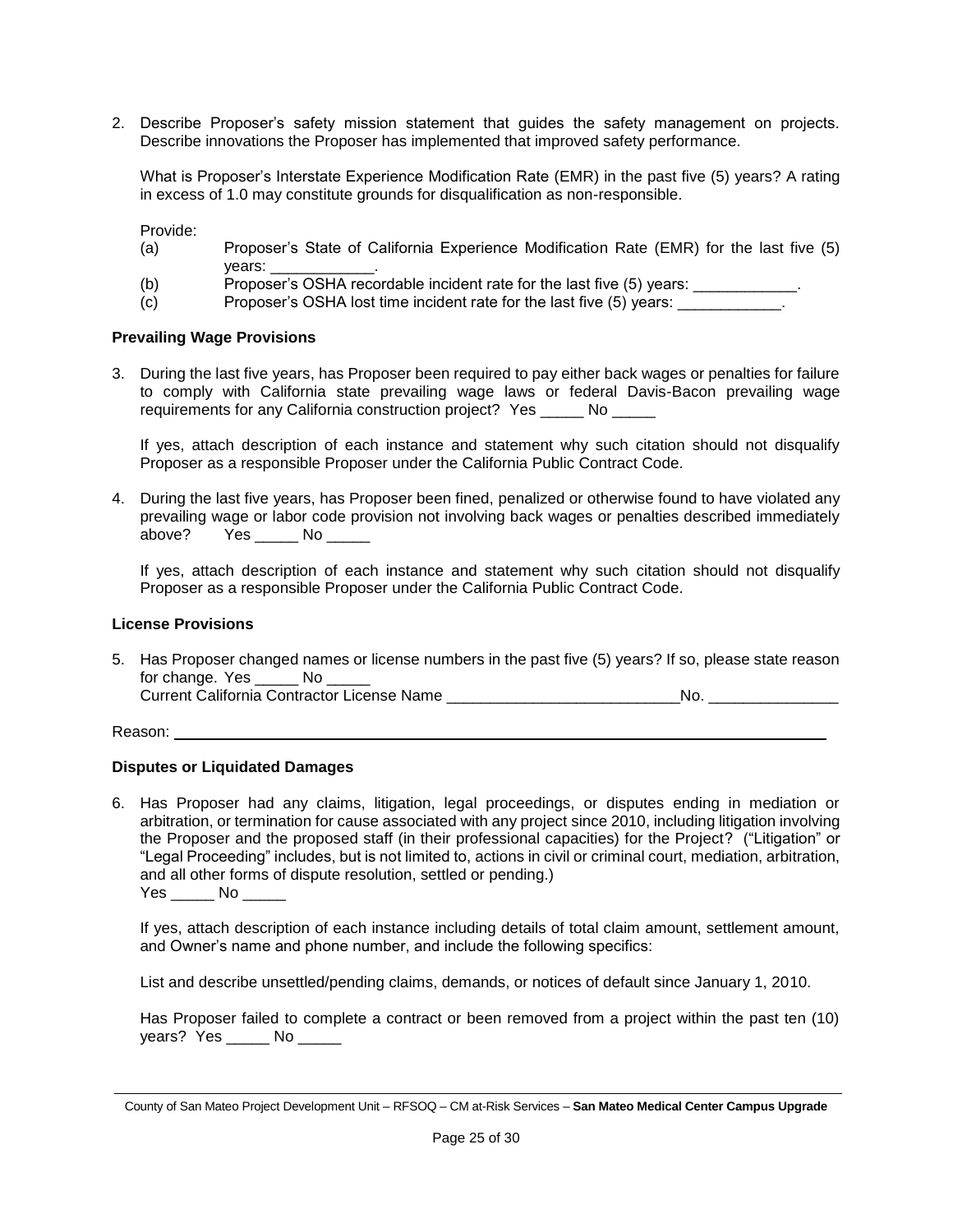If yes, attach description of each instance and statement why such failure to complete or removal from a project should not disqualify Proposer as a responsible Proposer under the California Public Contract Code.

7. Has Proposer had liquidated damages assessed against it for delay by a Project owner on any project in the past five (5) years? If yes, attach description of each instance including details of total project time, number of days of inexcusable delay and reasons why the delay occurred, claim amount, settlement amount, and Owner's name and phone number. Yes \_\_\_\_\_ No \_\_

#### **PART C: FIRM BACKGROUND**

Please provide and attach the following information about your firm in accordance with the sequence stipulated in Article 5:

- A. Legal Structure (corporation, partnership, limited partnership, joint venture, etc.)
- B. Size of Firm / Staff
- C. Years in Business
- D. Organizational Chart of Firm, and tenure of executive management
- E. If Firm is a partnership or association, a listing of all of the partners, general partners, or association members known at the time of RFSOQ submission who will participate in an CM/GC Contract if awarded.

#### **PART D: EXPERIENCE**

The nature of this Project requires prior similar experience for the firm and the Key Personnel assigned. Summarize similar project experience below and provide the detailed project information requested in accordance with the sequence stipulated in Article 5:

1. Key Personnel. List Key Personnel that will be assigned to the Work of the current Project and attach resumes demonstrating their experience/training with the qualifying projects listed in the RFSOQ (see item 2 below):

| Principal in Charge: <u>contract and contract and contract and contract and contract and contract and contract and contract and contract and contract and contract and contract and contract and contract and contract and contr</u> |  |
|--------------------------------------------------------------------------------------------------------------------------------------------------------------------------------------------------------------------------------------|--|
|                                                                                                                                                                                                                                      |  |
|                                                                                                                                                                                                                                      |  |
| Project Engineers (including MEP Coordinator): __________________________________                                                                                                                                                    |  |
|                                                                                                                                                                                                                                      |  |
|                                                                                                                                                                                                                                      |  |
|                                                                                                                                                                                                                                      |  |
|                                                                                                                                                                                                                                      |  |

- 2. Qualifying Projects.On separate sheets, list the requested number of projects required in Article 4 and Article 5, and identify the superintendent, project manager and scheduler. NOTE: this listing will be used to assess compliance with the stated minimum qualifications. Please clearly delineate the following:
	- A. Project Name and Description

County of San Mateo Project Development Unit – RFSOQ – CM at-Risk Services – **San Mateo Medical Center Campus Upgrade**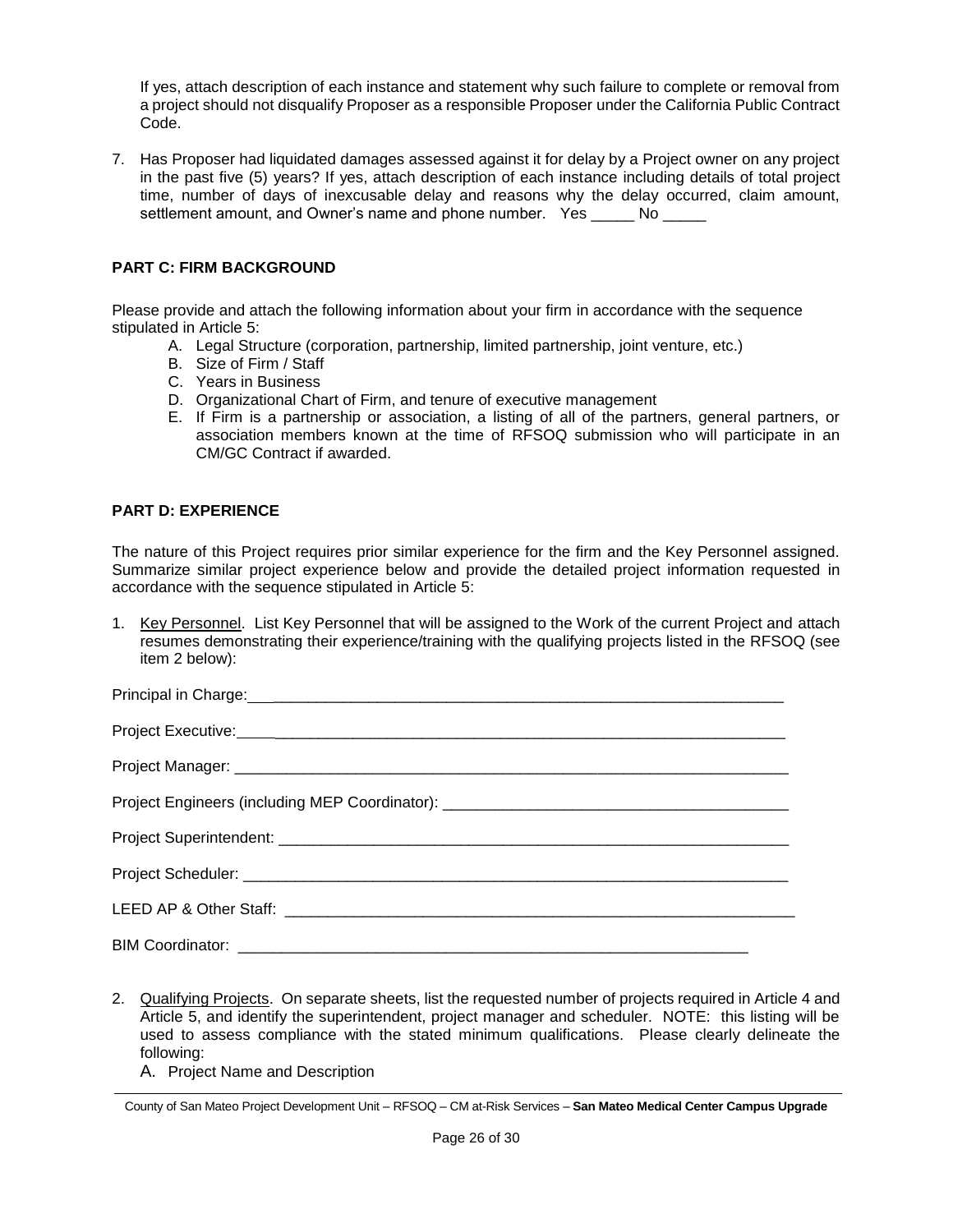- B. Delivery Method used
- C. Construction Cost
	- a. Contracted Cost
	- b. Projected cost at completion of design and Final cost at project completion
	- c. Cost per Square Foot
- D. Type of Construction (new, renovation, or expansion)
- E. Year Completed
- F. Total Gross Area
- G. Architect/Engineer Contact (name and phone number)
- H. Const. Mgr. or Project Mgr. (name and phone number)
- I. Major subcontractors including Structural System, Structural Subcontractors, and MEP subcontractors.
- J. Change Order Percentage Did Change Orders exceed ten percent (10%) of original contract sum? If yes, please explain.
- K. Original Scheduled Date of Completion
- L. Actual Date of Completion
- M. Number of Stop Notices filed by Subcontractors or Suppliers
- N. Project photographs and /images
- O. Name of Superintendent
- P. Name of Project Manager
- Q. Name of Scheduler
- R. Name of QA/QC Officer
- S. LEED Certification achieved and any other Zero Net Energy / sustainable design features
- T. Minimum Qualification Elements Shown and any relevant Special Features
- U. Award(s) Received
- 3. Relevant Experience**.** Highlight relevant aspects of project experience regarding:
- A. Local projects. Describe your experience involving projects planned or built in the County of San Mateo, local Bay Area locations and projects under OSHPD jurisdiction (OSHPD 1). Provide information that demonstrates your ability and experience to provide the services with focus on a local Bay Area and OSHPD project(s).
- B. Demonstrate your local project experience, and knowledge of local subcontractor community and of local market conditions and Proposer's unique skills and services.
- C. Project issues. Summarize how your experience on past projects addressed these project issues: 1. Project Labor Agreements. Provide details of your experience with Project Labor Agreements.
	- 2. Local Participation. Describe your experience in developing participation of local firms, particularly small businesses.
	- 3. Teamwork and collaboration. Describe how you will closely interface and coordinate with Owner, its PM & other Owner's Representatives, the A/E team, and other consultants and users throughout the pre-construction and construction phases.
	- 4. Regulatory agency compliance. Describe how you will anticipate and comply with requirements of agencies having jurisdiction.
	- 5. Change Management. Describe systematic process to identify potential changes early, resolve/process them promptly and negotiate fair pricing.

County of San Mateo Project Development Unit – RFSOQ – CM at-Risk Services – **San Mateo Medical Center Campus Upgrade**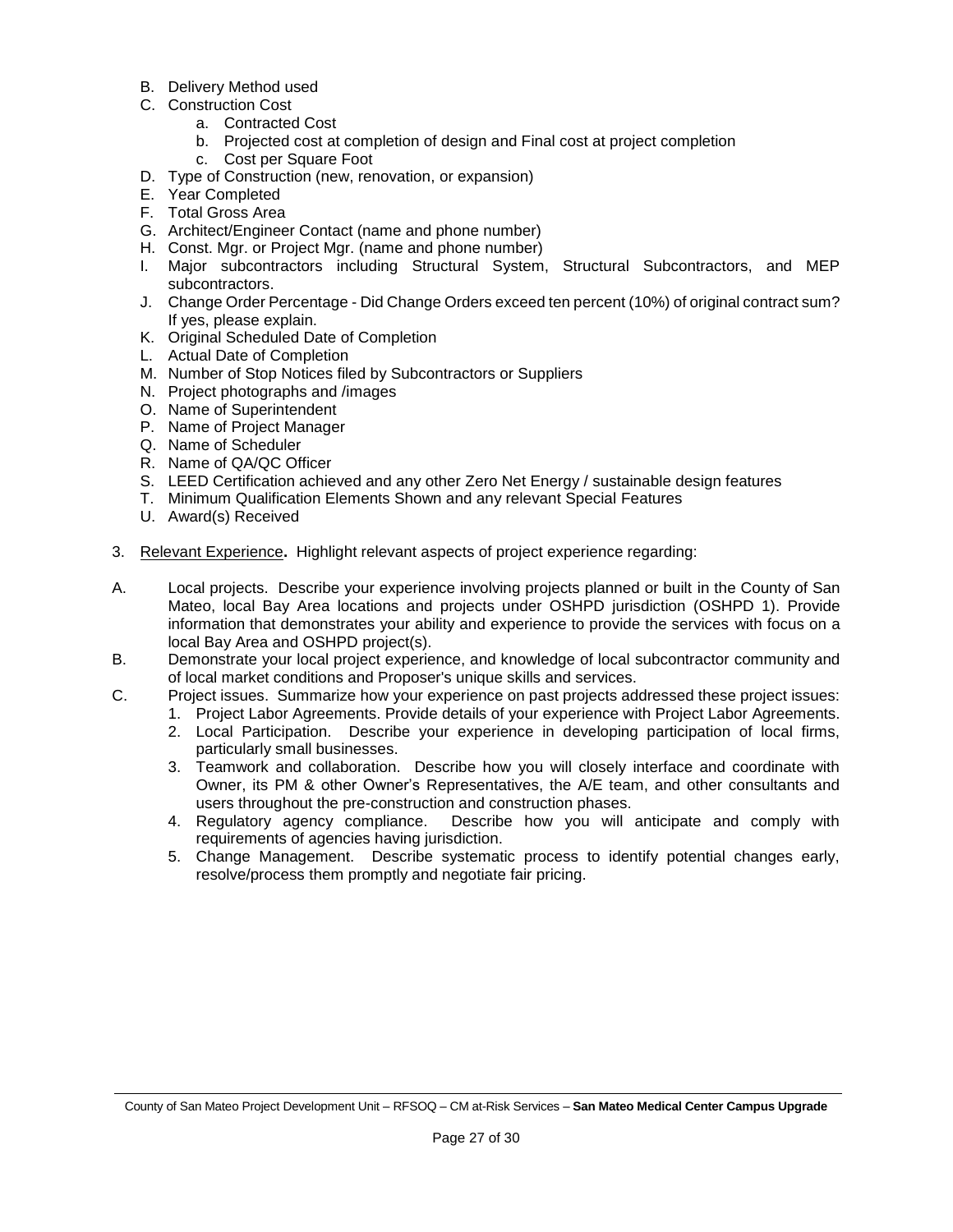#### **PART E: FINANCIAL INFORMATION**

- 1. Has Proposer ever reorganized under the protection of bankruptcy laws? Yes \_\_\_\_\_\_ No \_\_\_\_\_\_ If yes, please state when
- 2. For each general liability carrier that has written CGL insurance to Proposer over the prior five (5) years, please provide information below:

| 3. Has Proposer ever had insurance terminated by a carrier? Yes _____ | No. |
|-----------------------------------------------------------------------|-----|

If yes, explain on a separate signed sheet marked with correlating cross-reference to this paragraph of the questionnaire and an explanation of the reasons for the termination, including an explanation, if necessary, why the events that caused the termination of coverage should not disqualify Proposer as a responsible Proposer under the California Public Contract Code.

- **4. Financial and Bonding Information. (Only One (1) copy required) Include financial information for the Proposer in order to demonstrate Proposer's financial capability to complete the Project. This may be submitted under seal and treated as confidential to the extent permitted under applicable federal and state law. In order to demonstrate the Proposer's financial capability, Proposers are requested to submit the following items:**
- A. Financial statements for the three (3) most recently completed fiscal years (including Income Statement and Balance Sheet) which were audited or reviewed by an independent accounting firm using GAAP or other information for the Proposer and each member of any proposed partnership, joint venture, limited partnership, or association that comprise the Proposer as a legal entity to contract in California to demonstrate the financial capability necessary for this Project. Include also audited or reviewed financial statement for the three (3) most recently completed fiscal years for any parent companies of the Proposer.
- B. A list of any loans on which the Proposer or member has defaulted in the last five (5) years.
- C. A list of financial references, including the name of the individual, title, company name, and phone number, for at least two (2) individuals that have provided the Proposer (or Project Team Member) with financing during the last three (3) years.
- D. Submit a letter from a surety company licensed to do business in the State of California, having a financial rating from A. M. Best Company of A-, VII or better, that states that the Firm has sufficient bonding capacity for the project Scope and cost as stated in these Instructions for Proposals and has agreed to provide the Proposer with the required performance and payment bonds in accordance with the County requirements. Owner shall have the right to verify with the surety that the surety, based upon the bid prices, will issue the required bonds under the conditions stated. Approved construction cost (hard cost) for the Project is approximately \$70 million.
- E. Submit a letter from an insurance underwriter, having a financial rating reasonably acceptable to Owner, confirming that the insurer will provide the Proposer the required coverages and amounts. Approved construction cost (hard cost) for the Project is approximately \$70 million.

County of San Mateo Project Development Unit – RFSOQ – CM at-Risk Services – **San Mateo Medical Center Campus Upgrade**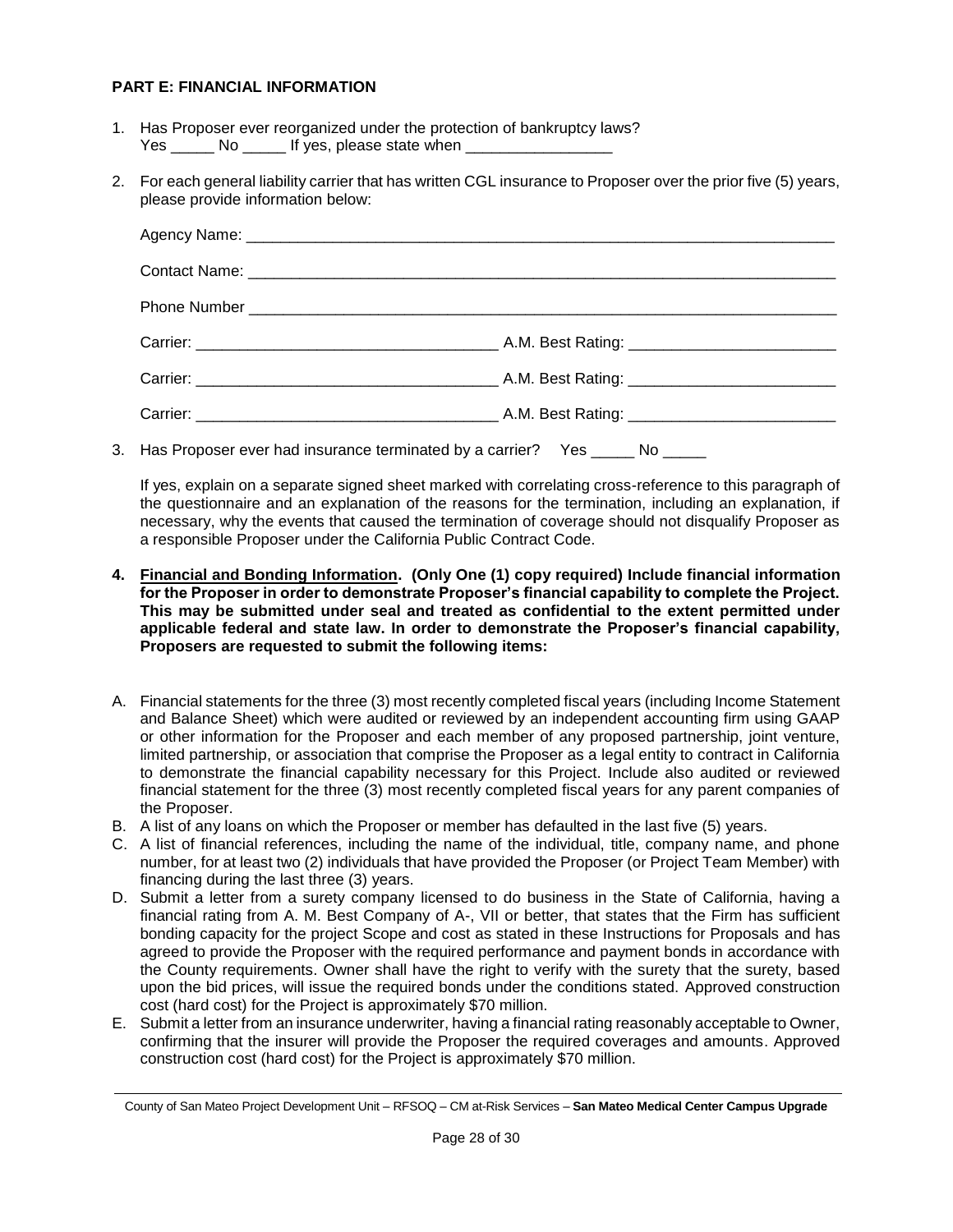- F. Identify if the proposing firm is currently for sale or involved in potential transaction to expand or to become acquired or merged by another business entity. If so, explain the impact in both organization and company direction.
- G. Document Proposer's ability to perform the volume of work described in the Contract Documents given Proposer's current and anticipated workloads in [TBD]. Summarize current work commitments broken down by project delivery method (GC, CM, CM Multiple Prime, other) and volume of work.

Proposer hereby declares under penalty of perjury that all the information provided in this questionnaire is true and correct.

\_\_\_\_\_\_\_\_\_\_\_\_\_\_\_\_\_\_\_\_\_\_\_\_\_\_\_\_\_\_\_\_\_\_\_\_\_\_\_\_\_\_\_\_\_\_\_\_ **SIGNATURE** 

\_\_\_\_\_\_\_\_\_\_\_\_\_\_\_\_\_\_\_\_\_\_\_\_\_\_\_\_\_\_\_\_\_\_\_\_\_\_\_\_\_\_\_\_\_\_\_\_ **TITLE** 

**END OF ATTACHMENT A1**

County of San Mateo Project Development Unit – RFSOQ – CM at-Risk Services – **San Mateo Medical Center Campus Upgrade**